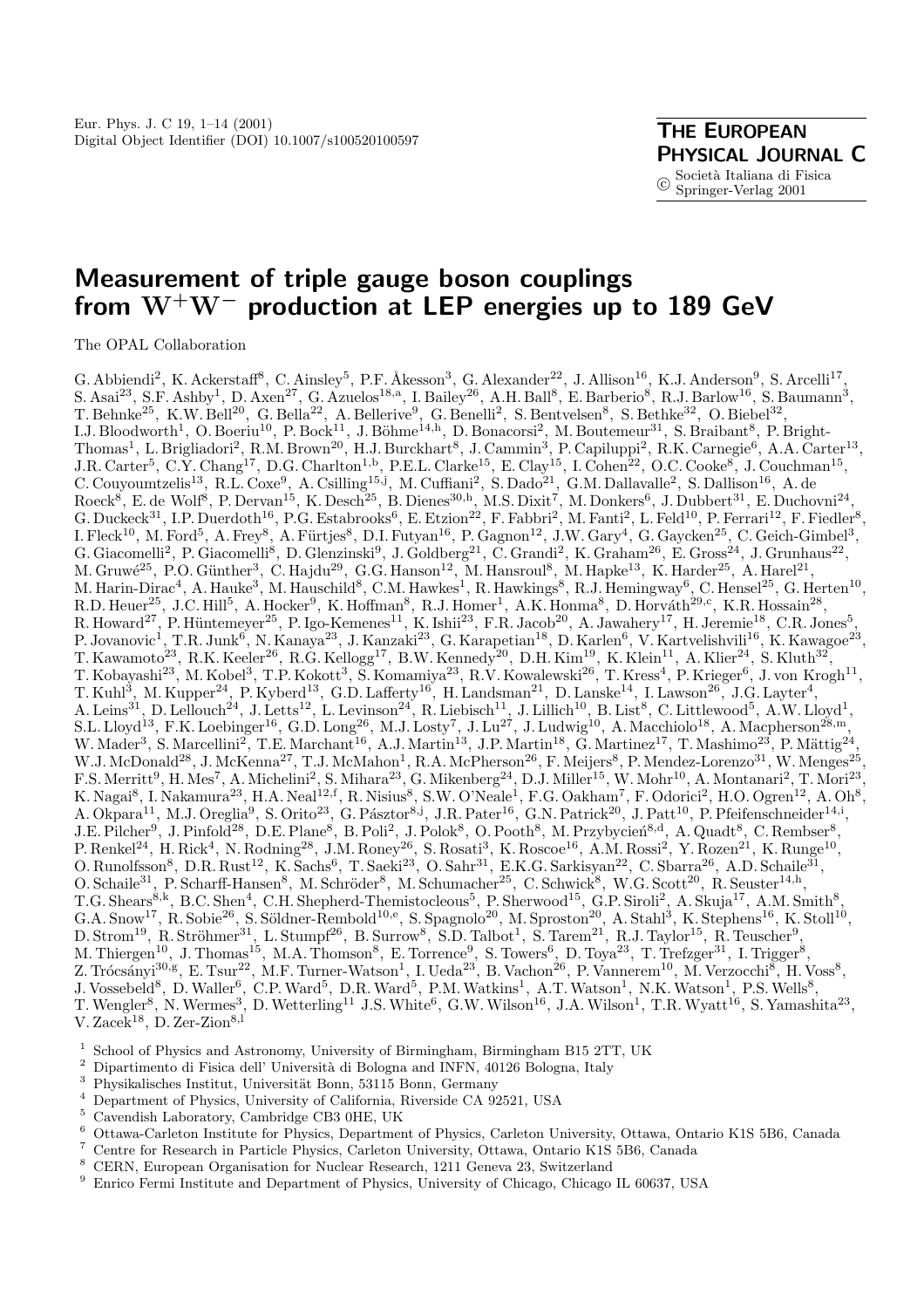- 
- 
- 
- 
- 
- 
- 
- 
- 
- 
- 
- 
- 
- $^{10}$  Fakultät für Physik, Albert Ludwigs Universität, 79104 Freiburg, Germany <br/> $^{11}$  Physikalisches Institut, Universität Heidelberg, 69120 Heidelberg, Germany <br/> $^{12}$  Indiana University, Department of Physics, Kobe University, Kobe 657-8501, Japan  $^{24}$  Particle Physics Department, Weizmann Institute of Science, Rehovot 76100, Israel  $^{25}$  Universität Hamburg/DESY, II Institut für Experimental Physik, Notkestrasse 85, 22607 H
- 
- 
- 
- 
- 
- 
- 
- 
- 

Received: 24 August 2000 / Published online: 23 February 2001 – © Springer-Verlag 2001

**Abstract.** A measurement of triple gauge boson couplings is presented, based on W-pair data recorded by the OPAL detector at LEP during 1998 at a centre-of-mass energyof 189 GeV with an integrated luminosity of 183 pb<sup>−</sup><sup>1</sup>. After combining with our previous measurements at centre-of-mass energies of 161–183 GeV we obtain  $\kappa = 0.97^{+0.20}_{-0.16}$ ,  $g_1^z = 0.991^{+0.060}_{-0.057}$  and  $\lambda = -0.110^{+0.058}_{-0.055}$ , where the errors include both statistical and systematic uncertainties and each coupling is determined by setting the other two couplings to their Standard Model values. These results are consistent with the Standard Model expectations.

# **1 Introduction**

W-pair production in  $e^+e^-$  annihilation involves, in addition to the t-channel  $\nu$ -exchange, the triple gauge boson vertices WW $\gamma$  and WWZ which are present in the Standard Model due to its non-Abelian nature. Since the start of LEP operation at and above the W-pair threshold several measurements have been made of the triple gauge

- now at Yale University, Dept of Physics, New Haven, USA
- <sup>g</sup> and Department of Experimental Physics, Lajos Kossuth
- University, Debrecen, Hungary $^{\rm h}$  and MPI München
- $^{\rm i}$ now at MPI für Physik, 80805 München
- <sup>j</sup> and Research Institute for Particle and Nuclear Physics, Budapest, Hungary
- now at University of Liverpool, Dept of Physics, Liverpool L69 3BX, UK
- $^{\rm l}$  and University of California, Riverside, High Energy Physics Group, CA 92521, USA
- m and CERN, EP Div, 1211 Geneva 23

boson couplings (TGCs) involved with these vertices in W-pair production [1–4], single W and single photon production [5]. Limits on TGCs also exist from studies of diboson production at the Tevatron [6]. In this paper we update our previous measurements [1–3] to include the data collected during 1998 at a centre-of-mass energy of 189 GeV with an integrated luminosity of  $183 \text{ pb}^{-1}$ .

According to the most general Lorentz invariant Lagrangian [7–10] there can be seven independent couplings describing each of the WW $\gamma$  and WWZ vertices. This large parameter space can be reduced by requiring the Lagrangian to satisfy electromagnetic gauge invariance and charge conjugation as well as parity invariance. The number of parameters reduces to five, which can be taken as  $g_1^z$ ,  $\kappa_z$ ,  $\kappa_\gamma$ ,  $\lambda_z$  and  $\lambda_\gamma$  [7,8]. These parameters are directly related to the W electromagnetic and weak properties [8, 9]. In the Standard Model  $g_1^z = \kappa_z = \kappa_\gamma = 1$  and  $\lambda_z = \lambda_\gamma = 0$ . Precision measurements on the  $Z^0$  resonance and lower energy data, are consistent with the following  $SU(2) \times U(1)$ relations between the five couplings [7, 9],

$$
\Delta \kappa_z = -\Delta \kappa_\gamma \tan^2 \theta_w + \Delta g_1^z,
$$
  

$$
\lambda_z = \lambda_\gamma.
$$

<sup>&</sup>lt;sup>a</sup> and at TRIUMF, Vancouver, Canada V6T 2A3<br><sup>b</sup> and Royal Society University Research Fellow c and Institute of Nuclear Research, Debrecen, Hungary

<sup>&</sup>lt;sup>d</sup> and University of Mining and Metallurgy, Cracow <sup>e</sup> and Heisenberg Fellow  $f_{\text{now }t}$  Yele University, Dont of Physics, New Hey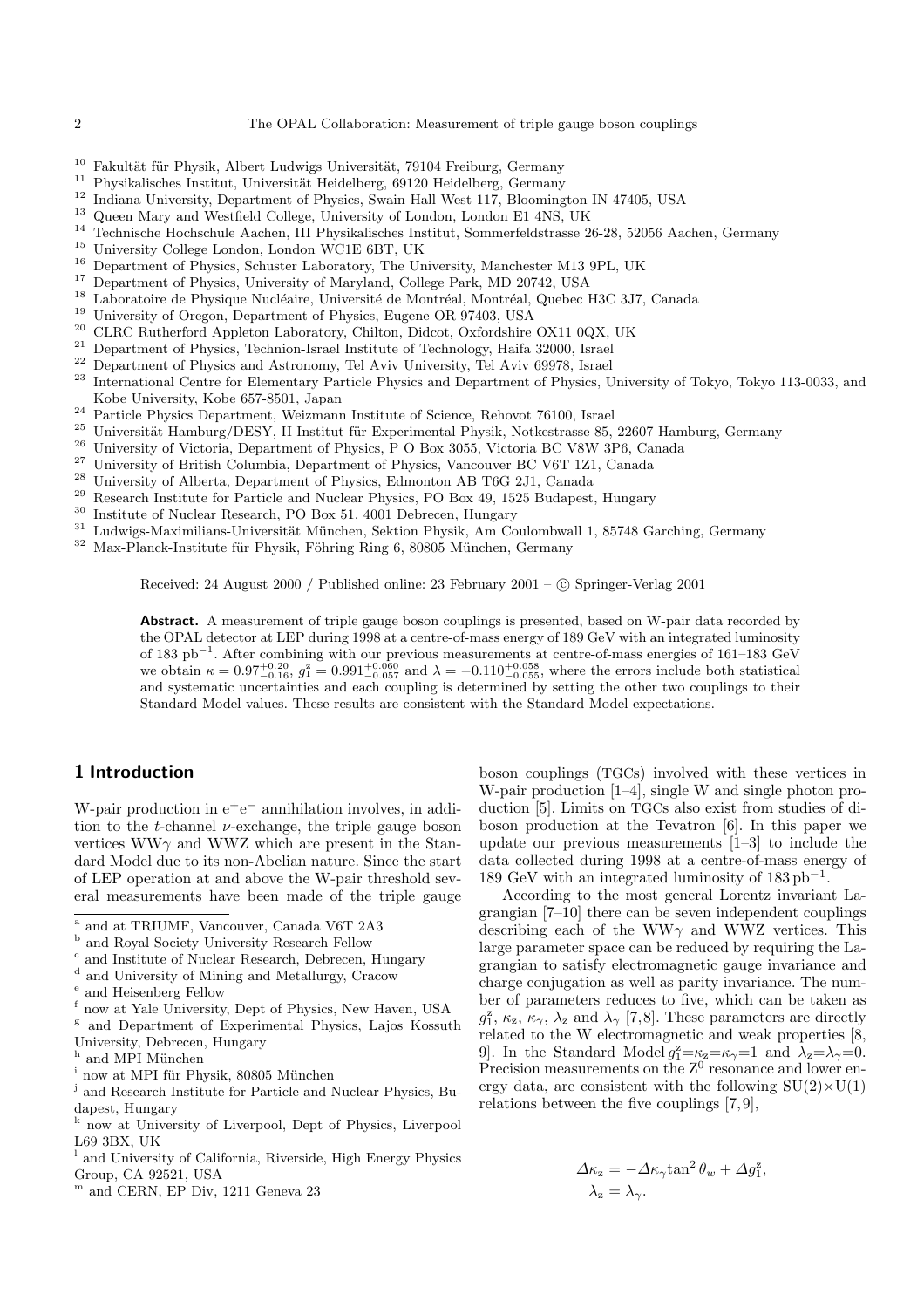Here  $\Delta$  indicates a deviation of the respective quantity from its Standard Model value and  $\theta_w$  is the weak mixing angle. These two relations leave only three independent couplings,  $\Delta \kappa_{\gamma}$ ,  $\Delta g_1^z$  and  $\lambda (= \lambda_{\gamma} = \lambda_z)$  which are not significantly restricted [11,12] by existing LEP and SLC  $Z^0$ data.

Anomalous TGCs give different contributions to different helicity states of the outgoing W-bosons. Consequently they affect the angular distributions of the produced W bosons and their decay products, as well as the total W-pair cross-section. Ignoring the effects of the finite W width and the initial state radiation (ISR), the production and decay of W bosons is completely described by five angles. Conventionally these are taken to be [7, 9, 13]: the W<sup>-</sup> production polar angle<sup>1</sup>  $\theta_W$ ; the polar and azimuthal angles,  $\theta_1^*$  and  $\phi_1^*$ , of the decay fermion from the  $W^-$  in the  $\tilde{W}^-$  rest frame<sup>2</sup>; and the analogous angles for the anti-fermion from the W<sup>+</sup> decay,  $\theta_2^*$  and  $\phi_2^*$ . However for W-pairs observed in the detector, the experimental accessibility of these angles and therefore the sensitivity to the TGCs, is limited and depends strongly on the final state produced when the W bosons decay.

In this study all final states are used, namely the fully leptonic,  $\ell \overline{\nu}_{\ell} \overline{\ell}' \nu_{\ell'}$ , the semileptonic,  $q \overline{q} \ell \overline{\nu}_{\ell}$ , and the fully hadronic,  $q\overline{q}q\overline{q}$  final states, with branching fractions of 10.6%, 43.9% and 45.6% respectively. This study is divided into two parts. In the first part the W-pair event rate for each of the three final states is analysed in terms of the TGCs. The second part is a study of the W-pair event shape for each final state using optimal observables.

Most of the TGC results of this analysis are obtained for each of the three couplings separately, setting the other two couplings to their Standard Model values. These results will be presented in tables and  $log L$  curves<sup>3</sup>. We also perform two-dimensional and three-dimensional fits, where two or all three TGC parameters are allowed to vary in the fits. The results of these fits will be presented by contour plots.

The following section includes a short presentation of the OPAL data and Monte Carlo samples and in Sect. 3 the analysis of the W-pair event rate is described. Moving on to the event shape analysis, the first step, namely the event reconstruction, is presented in Sect. 4. The TGC extraction using the technique of optimal observables is explained in Sect. 5. Systematic errors are described in Sect. 6 and the combined TGC results are presented in Sect. 7. Section 8 summarises the results of this study.

### **2 Data and Monte Carlo models**

The data were acquired during 1998 with the OPAL detector which is described in detail elsewhere [14]. The integrated luminosity, evaluated using small angle Bhabha scattering events observed in the silicon tungsten forward calorimeter, is  $183.05 \pm 0.40$  pb<sup>-1</sup>. The luminosityweighted mean centre-of-mass energy for the data sample is  $\sqrt{s}$ =188.64±0.04 GeV[15].

In the analyses described below, a number of Monte Carlo models are used to provide estimates of efficiencies and backgrounds as well as the expected W-pair production and decay angular distributions for different TGC values. The majority of the Monte Carlo samples were generated at  $\sqrt{s} = 189$  GeV with  $M_W = 80.33$  GeV/ $c^2$ . All Monte Carlo samples mentioned below were processed by the full OPAL simulation program [16] and then subjected to the same reconstruction procedure as the data.

The main Monte Carlo program used in this analysis is the EXCALIBUR [17] generator. This program generates all four-fermion final states using the full set of electroweak diagrams including the W<sup>+</sup>W<sup>−</sup> production diagrams ( $\text{class}^4$  CC03) and other four-fermion graphs, such as  $e^+e^- \to \text{We}\overline{\nu}_e, e^+e^- \to \text{Z}^0e^+e^-$  and  $e^+e^- \to \text{Z}^0\text{Z}^0$ . Using this program, samples were generated with and without anomalous TGCs. Each sample was generated with a different set of TGC values. These samples are used to calculate the TGC dependence of the expected event rate and angular distributions. We also apply a reweighting technique based on the matrix element corresponding to all the contributing four-fermion diagrams. In this way, the angular distributions for any particular set of anomalous couplings are obtained from Monte Carlo samples generated at a limited number of different TGC values.

For systematic studies we use Standard Model fourfermion samples generated by the grc4f [18] and KORALW [19] programs. Koralw uses the same matrix element as grc4f but has the most complete simulation of ISR out of all the four-fermion Monte Carlo programs used in this analysis. The efficiency obtained from the Koralw sample is used to correct the expected event rate. To estimate the hadronisation systematics, Monte Carlo samples were produced by grc4f including the CC03 diagrams only, and the fragmentation stage was generated separately with either JETSET  $[20]$  or HERWIG  $[21]$ . To study final state interaction effects in qqqq events we used Monte Carlo samples with different implementations of Bose-Einstein correlations and colour reconnection effects, as detailed in Sect. 6.

There are other background sources not associated with four-fermion processes. The main one,  $Z^0/\gamma \rightarrow q\overline{q}$ , including higher order QCD diagrams, is simulated using PYTHIA, with HERWIG used as an alternative to study possible systematic effects. Other background processes involving two fermions in the final state are studied using KORALZ [22] for  $e^+e^- \rightarrow \mu^+\mu^-$ ,  $e^+e^- \rightarrow \tau^+\tau^-$  and  $e^+e^- \rightarrow$ 

 $^{\mathrm{1}}\,$  The OPAL right-handed coordinate system is defined such that the origin is at the geometric centre of the detector, the z-axis is parallel to, and has positive sense, along the e<sup>−</sup> beam direction,  $\theta$  is the polar angle with respect to z and  $\phi$  is the azimuthal angle around z

 $2$  The axes of the right-handed coordinate system in the W rest-frame are defined such that  $z$  is along the parent W flight direction and y is in the direction  $\overrightarrow{e} \times \overrightarrow{W}$  where  $\overrightarrow{e}$  is the electron beam direction and  $\vec{W}$  is the parent W flight direction  $\frac{3}{3}$  Throughout this paper, log L denotes negative log-

likelihood

 $4$  In this paper, the W pair production diagrams, *i.e.* tchannel  $\nu_e$  exchange and s-channel  $Z^0/\gamma$  exchange, are referred to as "CC03", following the notation of [7]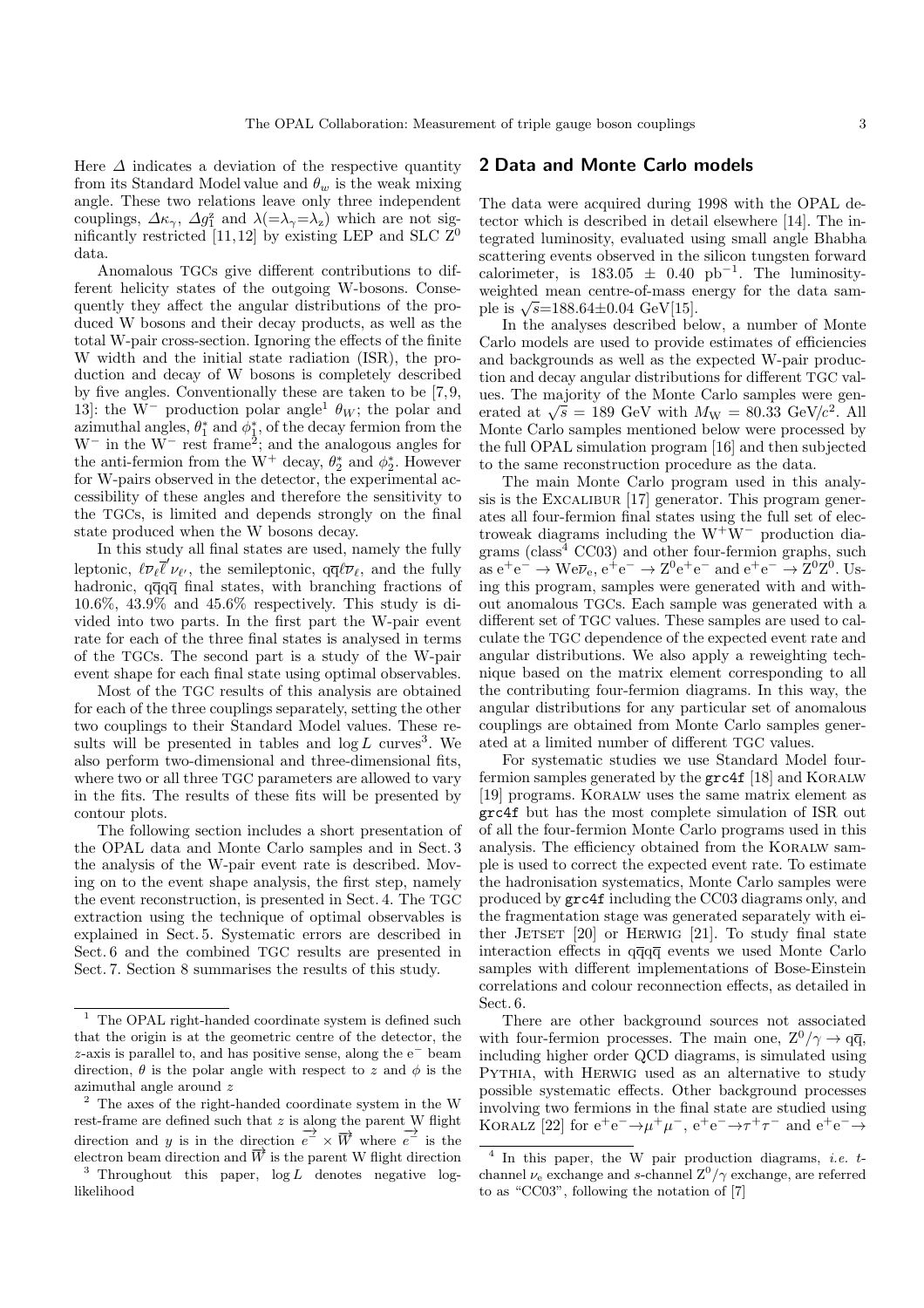**Table 1.** Expected and observed numbers of events in each W<sup>+</sup>W<sup>−</sup> final state for an integrated luminosity of  $183.05 \pm 0.40$  pb<sup>-1</sup> at  $188.64 \pm 0.04$  GeV, assuming  $M_W = 80.42 \pm 0.07$  GeV/c<sup>2</sup> and Standard Model branching fractions. The efficiency values and the numbers of signal events include cross contamination between the three final states. The errors on the combined numbers account for correlations between the systematic errors for different final states

| Selected as               | $W^+W^-\rightarrow \ell \overline{\nu}_{\ell} \overline{\ell}' \nu_{\ell'}$ | $W^+W^-\rightarrow q\overline{q}\ell\overline{\nu}_\ell$ | $W^+W^-\rightarrow q\overline{q}q\overline{q}$ | Combined       |
|---------------------------|-----------------------------------------------------------------------------|----------------------------------------------------------|------------------------------------------------|----------------|
| Efficiency [%]            | $82.3 \pm 1.2$                                                              | $87.7 \pm 0.9$                                           | $86.5 \pm 0.8$                                 | $86.6 \pm 0.6$ |
| Signal events             | $258 + 6$                                                                   | $1145 \pm 26$                                            | $1175 \pm 26$                                  | $2578 + 55$    |
| Background events:        |                                                                             |                                                          |                                                |                |
| 4-fermion, TGC-dep.       | $17\pm2$                                                                    | $27 + 4$                                                 | $10 + 6$                                       | $54 + 7$       |
| 4-fermion, TGC-indep.     | $7.0 \pm 0.3$                                                               | $34 + 3$                                                 | $71 + 10$                                      | $111 \pm 9$    |
| $Z^0/\gamma \to f\bar{f}$ | $4.1 \pm 0.3$                                                               | $48\pm6$                                                 | $245 \pm 17$                                   | $297 + 17$     |
| Two-photon                | $0.9 \pm 0.9$                                                               | $3\pm3$                                                  | $\Omega$                                       | $4 + 4$        |
| Total background          | $29 + 3$                                                                    | $112 + 9$                                                | $325 + 21$                                     | $466 + 24$     |
| Total expected            | $287 + 7$                                                                   | $1257 + 27$                                              | $1500 \pm 33$                                  | $3044 \pm 60$  |
| Observed                  | 276                                                                         | 1246                                                     | 1546                                           | 3068           |

 $\nu\bar{\nu}$ , and BHWIDE [23] for  $e^+e^- \rightarrow e^+e^-$ . Backgrounds from two-photon processes are evaluated using PYTHIA, HERWIG, PHOJET [24] and the Vermaseren generator [25]. It is assumed that the centre-of-mass energy of 189 GeV is below the threshold for Higgs boson production.

## **3 Event rate TGC analysis**

The event rate analysis is based on the total  $W^+W^-$  production cross-section measurement [26]. We use here the same selection with the same efficiency and background estimates. The difference is only in the physics interpretation. To analyse the  $W^+W^-$  event rate, all three final states are used. Each final state corresponds to a different selection algorithm. These algorithms are similar to those used at lower centre-of-mass energies (see [3] and references therein) and the differences are described in [26].

The results are summarised in Table 1. The efficiencies refer to  $CC03 W^+W^-$  events and, unlike [26], include cross contamination between the three final states. To calculate the expected numbers of events we use our total integrated luminosity of  $183.05\pm0.40$  pb<sup>-1</sup> and the total W<sup>+</sup>W<sup>-</sup> production cross-section value of 16.26 pb corresponding to our centre-of-mass energy of 188.64±0.04 GeV and a W mass of  $M_W=80.42\pm0.07$  GeV/ $c^2$  measured at the Teva- $\text{tron}^5$  [27]. The cross-section calculation is done using the RacoonWW [28] and YfsWW3 [29] Monte Carlo programs which include the most complete  $\mathcal{O}(\alpha)$  radiative corrections using the double pole approximation method. The results obtained by these two independent programs agree within 0.1% [30]. Furthermore the theoretical uncertainty of 0.42% is improved compared with the 2% uncertainty of the GENTLE [31] semi-analytic program which has been used in our previous publications. However, since we have not yet been able to study the full effect of our selection cuts with these recent Monte Carlo generators, we prefer not to reduce our assumed theoretical uncertainty of 2% which has only a negligible effect on our final results. Correspondingly, the errors on the expected number of events listed in Table 1 are larger than those quoted in [26].

The four-fermion background is split between final states with and without contributions from diagrams containing a triple gauge boson vertex. For each of the three final states in our signal the TGC-dependent background is calculated from the difference between the accepted fourfermion cross-section (including all diagrams) and the accepted CC03 cross-section. The background from other final states $6$  does not depend on the TGCs.

The errors listed in Table 1 are due to Monte Carlo statistics, luminosity uncertainty of 0.2%, theoretical uncertainty in the total cross-section  $(2\%)$ , centre-of-mass energy and W mass uncertainties (0.04% of the total crosssection each), data/MC differences, tracking losses, detector occupancy and fragmentation uncertainties. A detailed description of all these sources can be found in [26].

The total number of expected events in each final state is consistent with the corresponding number of observed events. Therefore, there is no evidence for any significant contribution from anomalous couplings. A quantitative study of TGCs from the W-pair event yield is performed by comparing the numbers of observed events in each of the three event selection channels with the expected numbers which are parametrised as second-order polynomials in the TGCs. This parametrisation is based on the linear dependence of the triple gauge vertex Lagrangian on the TGCs, corresponding to a second-order polynomial dependence of the cross-section. Consequently, the expected

 $^5\,$  The LEP results for the W mass are not used for the TGC measurement, since they have been obtained under the assumption that W pairs are produced according to the Standard Model, whereas W production at the Tevatron does not involve the triple gauge vertex

<sup>&</sup>lt;sup>6</sup> A small contribution from the  $\nu_e \overline{\nu}_e f \overline{f}$  final states which are partly produced by the W fusion diagram is included in the TGC-dependent background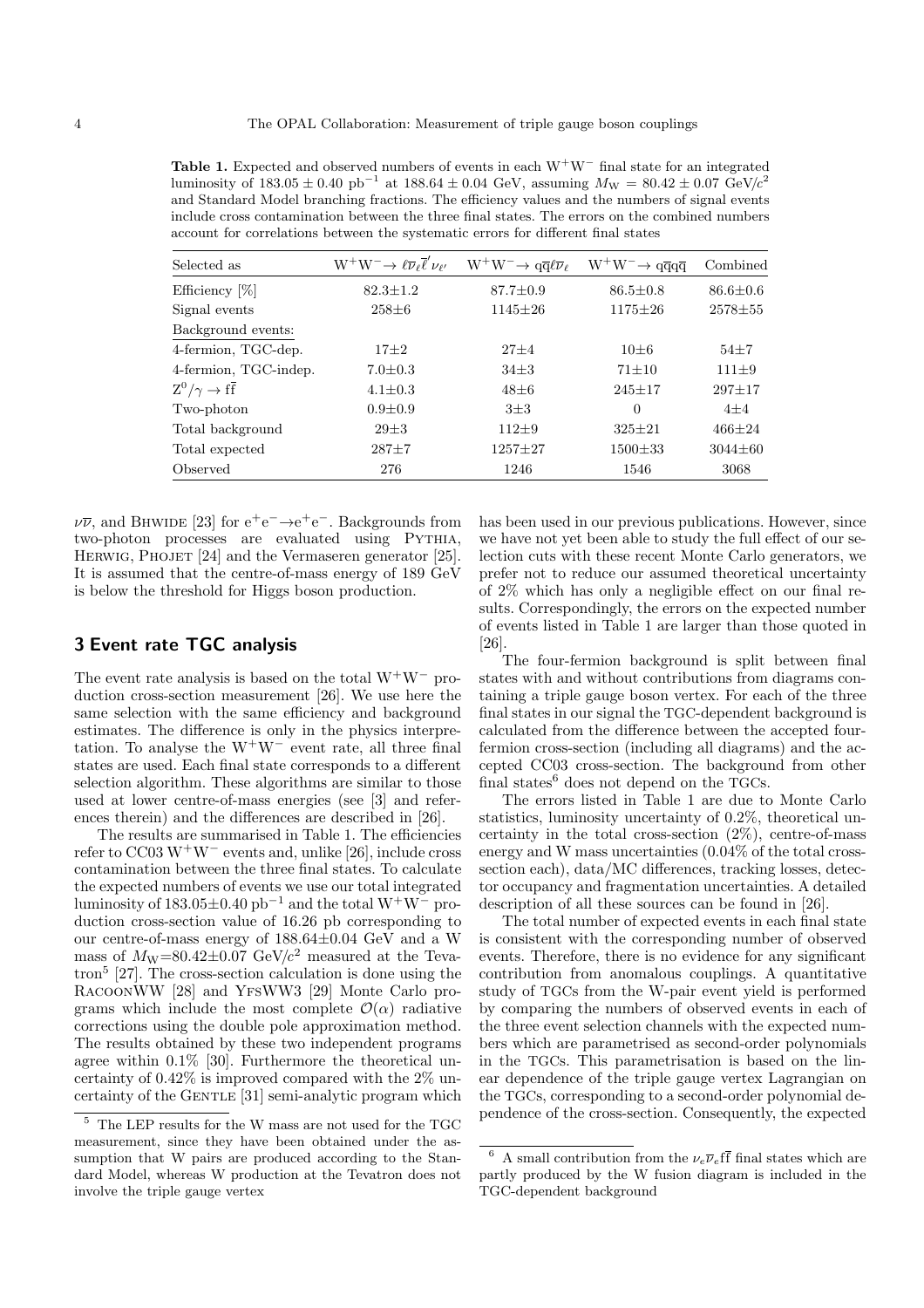number of events for each final state also has a secondorder polynomial dependence on the TGCs. The polynomial coefficients are calculated from the expected number of events at different TGC values, as obtained from the corresponding Excalibur Monte Carlo samples. For each final state, the corresponding expected cross section is normalised to the Standard Model expectation (sum of signal and TGC-dependent background) listed in Table 1. The primary reason for this normalisation is the fact that when calculating the numbers in Table 1, RacoonWW and YFSWW3 are used for the cross-section and KORALW for the efficiency. This is considered to be more complete than Excalibur. The normalisation factor varies between 0.970 ( $\ell \overline{\nu}_{\ell} \overline{\ell}' \nu_{\ell'}$  selection) and 0.987 (qqqq selection).

The probability to observe the measured number of candidates, given the expected value, is calculated using a Poisson distribution. The product of the three probability distributions corresponding to the three final states is taken as the event rate likelihood function. The systematic uncertainties are incorporated into the TGC fit by allowing the expected numbers of signal and background events to vary in the fit and constraining them to have a Gaussian distribution around their expected values with their systematic errors taken as the width of the distributions. The systematic uncertainties, excluding those on efficiency and background, are assumed to be correlated between the three different event selections.

Data from lower centre-of-mass energies are included, assuming all systematic errors to be fully correlated between energies. The corresponding log L curves are used in combination with the results of the event shape analysis, which is described in the following sections. The full set of results is then presented in Fig. 7, where the event rate contributions are shown as dotted lines<sup>7</sup>.

## **4 Event reconstruction**

Starting from the event sample used for the event-rate analysis, a reconstruction is performed to extract the maximum possible information on the W production and decay angles, which are then used to extract the couplings. Events which cannot be well reconstructed are rejected from the sample, as explained in the following subsections.

Three kinematic fits with different sets of requirements are used in the event reconstruction:

A. requiring conservation of energy and momentum, neglecting ISR;

- B. additionally constraining the reconstructed masses of the two W-bosons to be equal;
- C. additionally constraining each reconstructed W mass to the average value measured at the Tevatron,  $M_W=$ 80.42 GeV/ $c^2$  [27].

For  $q\overline{q}q\overline{q}$  events, where all four final state fermions are measurable, fits A, B and C have 4, 5 and 6 constraints respectively. For  $q\overline{q}e\overline{\nu}_e$  and  $q\overline{q}\mu\overline{\nu}_u$  events the number of constraints is reduced by 3 due to the invisible neutrino. For  $q\bar{q}\tau\bar{\nu}_{\tau}$  events there is at least one additional unobserved neutrino from the  $\tau$  decay, but the momentum sum of the track(s) assigned to the  $\tau$  can still be used as an approximation to the  $\tau$  flight direction, relying on its high boost. The  $\tau$  energy is left unknown, resulting in a further loss of one constraint. Finally for  $\ell \overline{\nu}_{\ell} \overline{\ell}' \nu_{\ell'}$  events, where none of the leptons is a  $\tau$ , there are two invisible neutrinos. Hence, six constraints are lost and requirement C is needed.

In the following we discuss the reconstruction of each final state separately.

### **4.1 Reconstruction of**  $q\overline{q}\ell\overline{\nu}_\ell$  **final states**

Candidate  $q\overline{q}e\overline{\nu}_e$  and  $q\overline{q}\mu\overline{\nu}_\mu$  events without a well reconstructed lepton track, which were included in the sample used for the event rate analysis, are removed from the present sample. In this way, each of the events left in the sample has one track that is identified as the most likely lepton candidate. For the case of  $q\overline{q}\tau\overline{\nu}_{\tau}$  events, either one track or a narrow jet consisting of three tracks is assigned as the  $\tau$  decay product.

The electron direction is reconstructed by the tracking detectors and the energy is measured in the electromagnetic calorimeters. For muons the momentum is measured using the tracking detectors. As explained above, the direction of  $\tau$  candidates can be directly reconstructed whilst the energy can only be derived from a kinematic fit.

The remaining tracks and calorimeter clusters in the event are grouped into two jets using the Durham  $k_{\perp}$  algorithm [32]. The total energy and momentum of each of the jets are calculated with the method described in [33]. Kinematic fit A, requiring energy-momentum conservation, is then performed on the events. The  $q\bar{q}e\bar{\nu}_e$ and  $q\bar{q}\mu\bar{\nu}_{\mu}$  events are accepted if this one-constraint fit converges with a probability larger than 0.001. This cut rejects about 2% of the signal events and 4% of the background.

To improve the resolution in the angular observables used for the TGC analysis, kinematic fit C is performed on  $q\bar{q}e\bar{\nu}_e$  and  $q\bar{q}\mu\bar{\nu}_\mu$  events. The W-mass constraint in this fit allows for the finite W-width<sup>8</sup>. We demand that

 $^7\,$  The  $\log L$  curves are expected to be symmetric around the event rate minimum position which, in most cases, is very close to the Standard Model TGC value. However, for the  $\Delta\kappa_{\gamma}$  parameter, the event rate acquires its minimum at positive  $\Delta \kappa_{\gamma}$  value. The exact location of this minimum differs between  $\ell \overline{\nu}_{\ell} \overline{\ell}' \nu_{\ell'}$  q $\overline{q} \ell \overline{\nu}_{\ell}$  and q $\overline{q}$  q $\overline{q}$  events due to contributions from non-CC03 diagrams. Therefore, the overall  $\log L(\Delta \kappa_{\gamma})$ function summed over the three final states is no longer symmetric, unlike the corresponding functions for the other TGC parameters

The W mass distribution is treated as a Gaussian in the kinematic fit. However, in order to simulate the expected Breit-Wigner form of the W mass spectrum, the variance of the Gaussian is updated at each iteration of the kinematic fit in such a way that the probabilities of observing the current fitted W mass are equal whether calculated using the Gaussian distribution or using a Breit-Wigner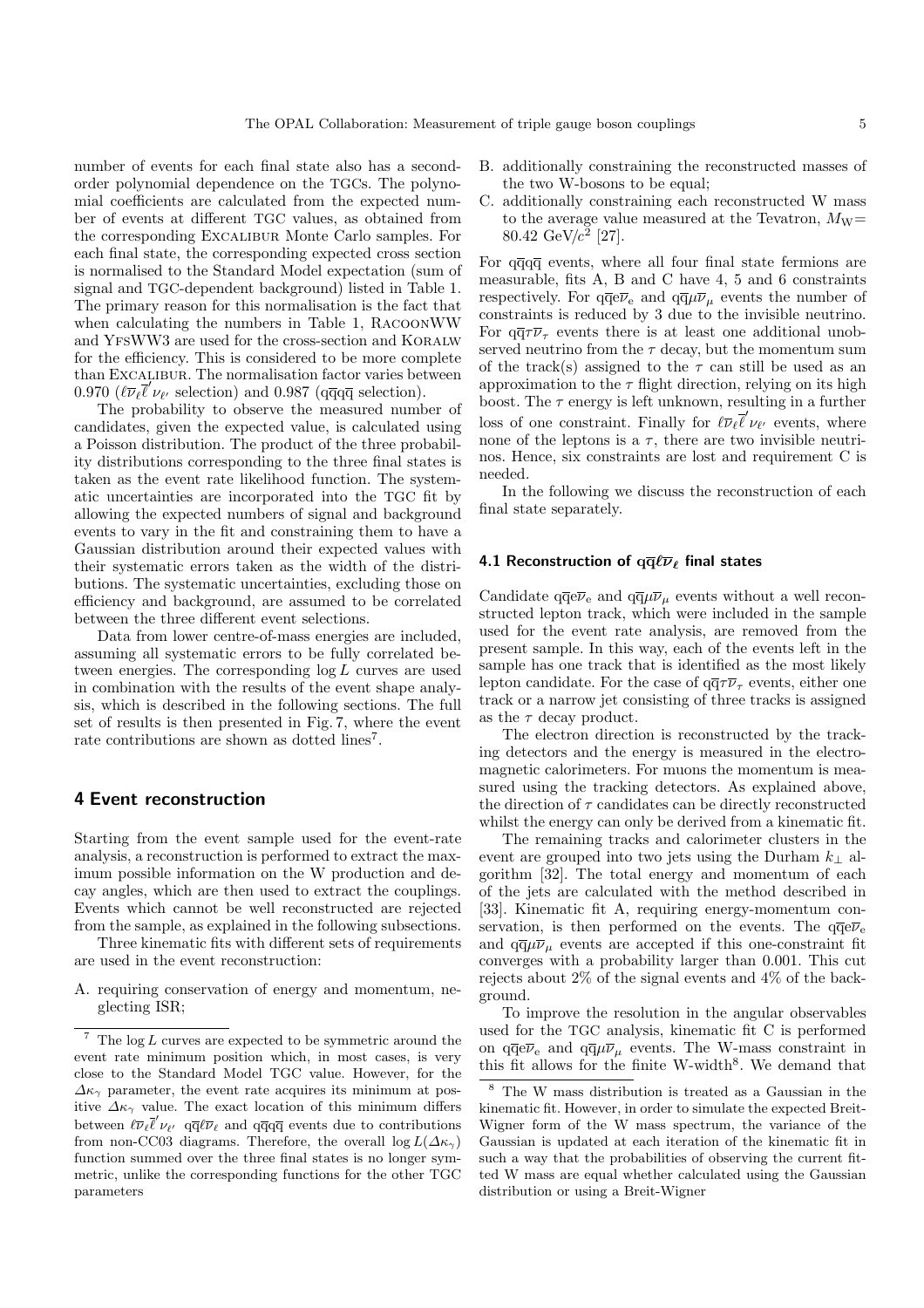the kinematic fit converges with a probability larger than 0.001. For the  $4\%$  of events which fail at this point we revert to using the results of fit A.

For  $q\bar{q}\tau\bar{\nu}_{\tau}$  events the kinematic fit B is performed and required to converge with a probability larger than 0.025. This cut rejects  $14\%$  of the signal and  $41\%$  of the background. Furthermore, this cut suppresses those  $q\bar{q}\tau\bar{\nu}_{\tau}$ events which are correctly identified as belonging to this decay channel but where the  $\tau$  decay products are not identified correctly, leading to an incorrect estimate of the  $\tau$  flight direction or its charge. The fraction of such events in the  $q\bar{q}\tau\bar{\nu}_{\tau}$  sample is reduced from 18% to 12%.

Out of the original number of 1246  $q\bar{q}\ell\bar{\nu}_{\ell}$  candidates used for the event rate analysis there are 1075 events left (368 qq̃e $\overline{\nu}_{e}$ , 387 qq̄ $\mu\overline{\nu}_{\mu}$  and 320 q $\overline{q}\tau\overline{\nu}_{\tau}$ ) after all these cuts. Assuming Standard Model cross-sections for signal and background processes, the remaining background fraction is 4.6%. This does not include cross-migration between the three lepton channels. The background sources are: four-fermion processes after subtracting the contribution from the CC03 diagrams (2.4%),  $Z^0/\gamma \rightarrow q\bar{q}$  (2.4%),  $W^+W^-\rightarrow q\bar{q}q\bar{q}$  and  $\ell\bar{\nu}_{\ell}\bar{\ell}'\nu_{\ell'}$  (0.2%) and two-photon reactions (0.1%).

In the reconstruction of the  $q\bar{q}\ell\bar{\nu}_\ell$  events we obtain  $\cos \theta_{\rm W}$  by summing the kinematically fitted four-momenta of the two jets. The decay angles of the leptonically decaying W are obtained from the charged lepton four-momentum, after boosting back to the parent W rest frame. For the hadronically decaying W we are left with a two-fold ambiguity in assigning the jets to the quark and antiquark. This ambiguity is taken into account in the analyses described below.

In Fig. 1 we show the distributions of all the five angles obtained from the combined  $q\bar{q}/\bar{\nu}_{\ell}$  event sample, and the expected distributions for  $\Delta g_1^2 = \pm 0.5$  and 0. These expected distributions are obtained from fully simulated Monte Carlo event samples generated with Excalibur, normalised to the number of events observed in the data. Sensitivity to TGCs is observed mainly for  $\cos \theta_{\rm W}$ . The contribution of  $\cos \theta_{\ell}^*, \phi_{\ell}^*, \cos \theta_{\rm jet}^*$  and  $\phi_{\rm jet}^*$  to the overall sensitivity enters mainly through their correlations with  $\cos \theta_{\rm W}$ .

#### **4.2 Reconstruction of qqqq final states**

Using the Durham  $k_{\perp}$  algorithm [32], each selected qqqq candidate is reconstructed as four jets, whose energies are corrected for the double counting of charged track momenta and calorimeter energies [34]. These four jets can be paired into W-bosons in three possible ways. To improve the resolution on the jet four-momentum we perform for each possible jet pairing the five-constraint kinematic fit B. We require at least one jet pairing with a successful fit yielding a W-mass between 70 and 90 GeV. The W charge is assigned by comparing the sum of the charges of the two jets coming from the same W candidate. More details are described in [3].

The correct di-jet pairing is identified by a likelihood algorithm [35] which takes into account correlations be-



**Fig. 1a–e.** Distributions of the kinematic variables  $\cos \theta_{\rm W}$ ,  $\cos \theta_{\ell}^*$ ,  $\cos \theta_{\rm jet}^*$ ,  $\phi_{\ell}^*$  and  $\phi_{\rm jet}^*$ , as obtained from the  $q\bar{q}\ell\bar{\nu}_{\ell}$  events. The solid points represent the data. The histograms show the expectation of the Standard Model and when  $\Delta g_1^z = \pm 0.5$ . The shaded histogram shows the non- $q\overline{q}\ell\overline{\nu}_{\ell}$  background. Notes: 1. In the case of  $W^+ \rightarrow \bar{\ell} \nu$  decays the value of  $\phi_{\ell}^*$  is shifted by  $\pi$  in order to overlay W<sup>+</sup> and W<sup>−</sup> distributions in the same plot. 2. The jet with  $0 \leq \phi_{\text{jet}}^* \leq \pi$  is chosen as the quark (antiquark) jet from the decay of the  $W^-$  ( $W^+$ ) according to our convention

tween the input variables. We use as input to our likelihood the W candidate mass as obtained from the kinematic fit B, the angles between the two jets coming from each W candidate, the difference between the W candidate masses as obtained from the kinematic fit A and the charge difference between the two W candidates. According to the W<sup>+</sup>W<sup>−</sup> Excalibur Monte Carlo, the probability of selecting the correct di-jet combination is about 79%, and the probability of correct assignment of the W charge, once the correct pairing has been chosen, is about 77%.

The fraction of events correctly reconstructed can be increased by cutting on the value  $L$  of the jet pairing likelihood. Its distribution is shown in Fig. 2a. We cut at  $L > 0.5$ , which minimises the expected total errors on the measured TGCs.

After all cuts the probability of correct pairing increases to 87% and the probability of correct determination of the W charge is about 82%. The selection efficiency is reduced by these cuts from 86% to 54%, whereas the background drops from 23% to 12%. In the data, 889 events survive all cuts out of the 1546 initially selected. The distribution of the W charge separation is shown in Fig. 2b. The distributions of the variables  $\cos \theta_{\rm W}$ ,  $\cos \theta_{\rm jet}^*$ and  $\phi_{\text{jet}}^*$  are shown in Fig. 3.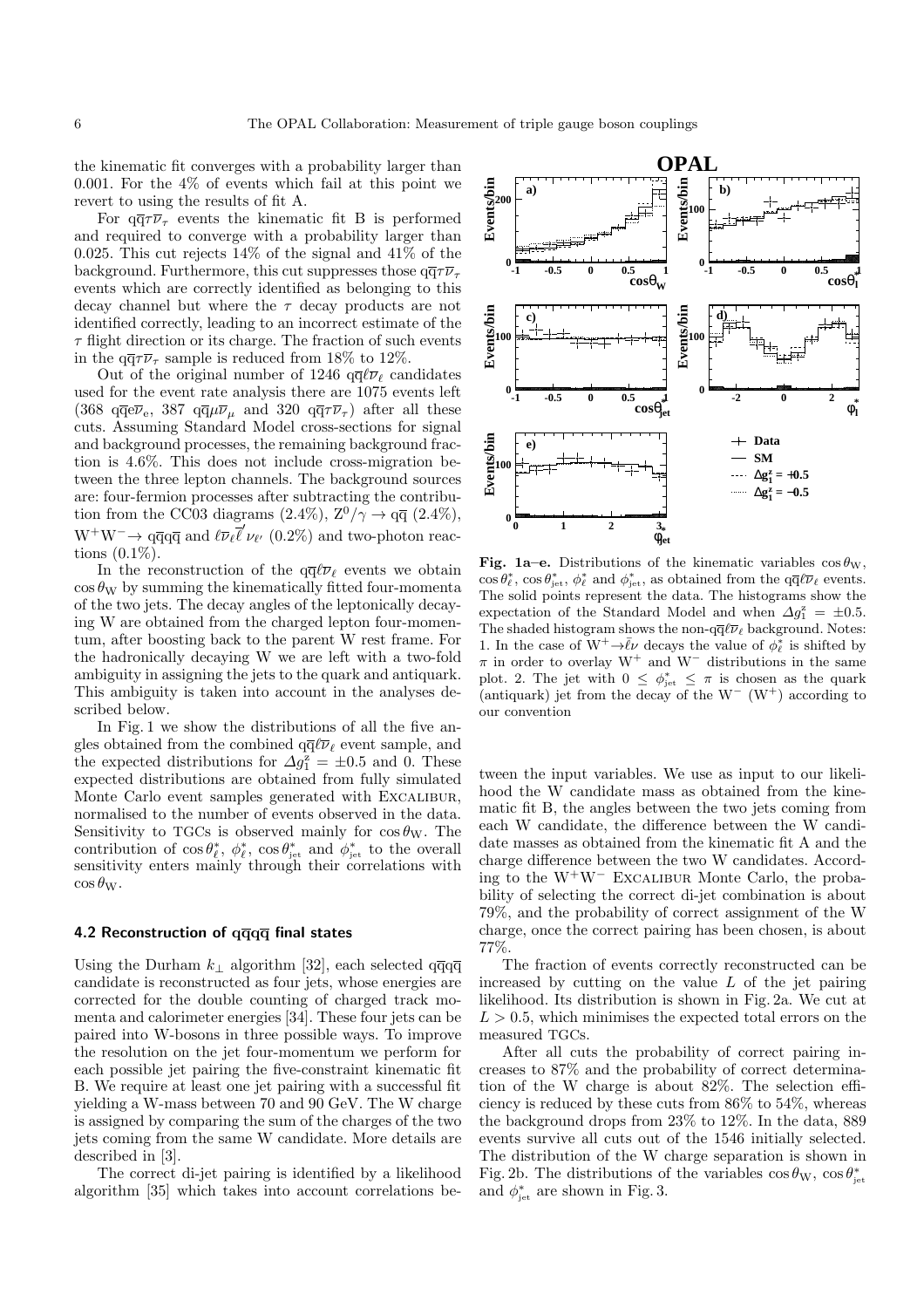

**Fig. 2a,b.** For the qqqq channel, **a** distribution of the output of the jet-pairing likelihood corresponding to the most likely combination for the data (points) and for the Excalibur fourfermion Monte Carlo (histogram). The hatched area represents the contribution of wrong pairing (assuming all four quark final states compatible with W pair production are coming from such events), the double hatched area represents the contribution of the TGC-independent four-fermion background and the dark area represents the contribution of the  $Z^0/\gamma \rightarrow q\overline{q}$ background. The arrow indicates the cut value. **b** Distribution of the charge separation between the two W candidates for the data (points) and for the four-fermion Monte Carlo (histogram). The hatched area shows the contribution of correct pairing and incorrect W charge, and the double hatched area shows the contribution of wrong pairing. The dark area represents the contribution of the  $Z^0/\gamma \to q\overline{q}$  and TGC-independent four-fermion background

# **4.3 Reconstruction of**  $\ell\overline{\nu}_\ell\overline{\ell}'\nu_{\ell'}$  **final states**

As explained above, the reconstruction of  $\ell \overline{\nu}_{\ell} \overline{\ell}' \nu_{\ell'}$  final states is possible only by using kinematic fit C for the case of no  $\tau$ -lepton in the final state. To reject events with  $\tau$ leptons we use the lepton identification algorithm designed for the W branching ratio measurement [26]. In addition, events with only one reconstructed cone which were accepted for the event rate analysis are removed from the sample. As a result of these two cuts, the number of data events drops from 276 to 133. The efficiency for  $\ell \overline{\nu}_{\ell} \overline{\ell}' \nu_{\ell'}$ events with  $\ell = e, \mu$  drops from 89% to 74%. The contamination left in the sample from  $\ell \overline{\nu}_{\ell} \overline{\ell}' \nu_{\ell'}$  final states with a  $\tau$ -lepton is 14% and the background from other final states is only 0.5%.

Kinematic fit C has no constraints and turns into solving a quadratic equation. In the ideal case of no measurement errors and satisfying the conditions where fit C is



**Fig. 3a–c.** Distribution of the kinematic variables  $\cos \theta_{\rm W}$ ,  $\cos \theta_{\rm jet}^*$ , and  $\phi_{\rm jet}^*$  for  $q\overline{q}q\overline{q}$  events. The solid points represent the data. The Monte Carlo predictions for the Standard Model and for  $\Delta g_1^z = +0.5$ ,  $-0.5$  are shown respectively as solid, dashed and dotted lines. The dark area represents the contribution of the  $Z^0/\gamma \rightarrow q\overline{q}$  background and the hatched area represents the contribution of the TGC-independent four-fermion background. The jet with  $0 \leq \phi_{\text{jet}} \leq \pi$  is chosen as the quark (antiquark) jet from the decay of the W<sup>-</sup> (W<sup>+</sup>) candidate according to our convention

valid, namely no ISR and narrow W width, one expects to obtain two real solutions corresponding to a two-fold ambiguity in the angle set  $\cos \theta_W$ ,  $\phi_1^*$  and  $\phi_2^*$ . There is no ambiguity in the angles  $\theta_1^*$  and  $\theta_2^*$  which have a oneto-one correspondence with the lepton momenta. In realistic conditions, however, including ISR, finite W width and measurement errors, one might obtain no real solution, but a pair of complex conjugate solutions. In fact, only 92 out of 133 events in the data have two real solutions, in agreement with the Monte Carlo expectation of 97.8 events. In the complex solution case, the nearest real solution is taken by setting the imaginary parts of the complex solutions to zero.

Figure 4 shows the reconstructed  $\cos \theta_{\rm W}$  distribution. The data distribution agrees with the Standard Model expectation.

# **5 Event shape TGC analysis**

The angular distributions from all final states are consistent with the Standard Model expectation and no evidence is seen for any significant contributions from anomalous couplings. For a quantitative study we use the method of optimal observables based on the following dependence of the W-pair differential cross-section on the TGCs,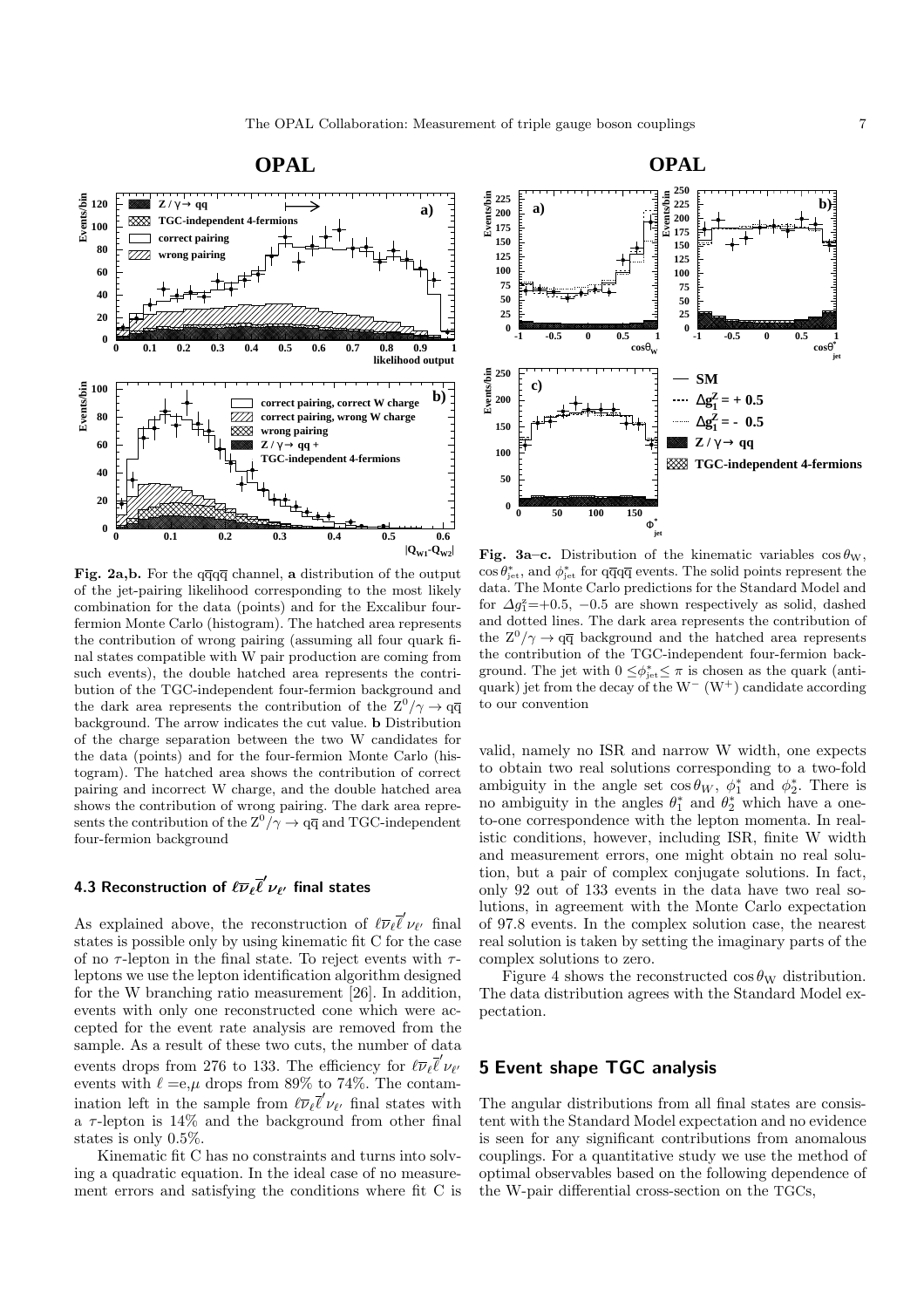

**Fig. 4.** Observed  $\cos \theta_{\rm W}$  distribution in the  $\ell \overline{\nu}_{\ell} \overline{\ell}' \nu_{\ell'}$  analysis. All events enter with a total weight of one, but in the case of events with two ambiguous solutions for  $\cos \theta_{\rm W}$ , each solution enters with a weight of 0.5. The histograms show the expectations of the Standard Model and when  $\lambda = \pm 1$ 

$$
d\sigma(\Omega,\alpha) = S^{(0)}(\Omega)
$$
  
+ 
$$
\sum_{i} \alpha_{i} \cdot S_{i}^{(1)}(\Omega) + \sum_{i,j} \alpha_{i} \alpha_{j} \cdot S_{ij}^{(2)}(\Omega),
$$
  

$$
\alpha_{i} = \Delta \kappa_{\gamma}, \ \Delta g_{1}^{z} \text{ and } \lambda,
$$

where  $\Omega$  are the five phase-space variables,  $\Omega = (\cos \theta_{\rm W},$  $\cos \theta_1^*, \phi_1^*, \cos \theta_2^*, \phi_2^*$ . For this kind of dependence it has been shown [36] that all information contained in the phase-space variables  $\Omega$  is retained in the whole set of nine observables  $\mathcal{O}_{i_{(1)}}^{(1)} = S_{i_{(1)}}^{(1)}(\Omega)/S_{(1)}^{(0)}(\Omega), \mathcal{O}_{i}^{(2)} = S_{ii}^{(2)}(\Omega)/S_{(1)}^{(1)}$  $S^{(0)}(\Omega)$  and  $\mathcal{O}_{ij}^{(2)} = \mathcal{O}_{ji}^{(2)} = S_{ij}^{(2)}(\Omega)/S^{(0)}(\Omega)$   $(i, j = 1, 2, ...)$ 3).

The original idea [37–39] was to use only the mean values of the first order observables,  $\overline{\mathcal{O}}^{(1)}$ . However, this causes some ambiguities which can be resolved by inclusion of the mean value of the second order observables,  $\overline{\mathcal{O}}^{(2)}$ . For one-dimensional fits, where only one TGC parameter,  $\alpha_i$ , is allowed to vary and the others are set to their Standard Model values, we use only the corresponding first order,  $\mathcal{O}_i^{(1)}$ , and second order,  $\mathcal{O}_i^{(2)}$ , observables. In three-dimensional fits, where all three TGC parameters are allowed to vary, all nine observables are used<sup>9</sup>.

The analysis is done separately for the  $q\bar{q}\ell\bar{\nu}_{\ell}$ ,  $q\bar{q}q\bar{q}$ and  $\ell \overline{\nu}_{\ell} \overline{\ell}' \nu_{\ell'}$  final states. The nine optimal observables are constructed for each event  $k$  with the set of phase-space variables  $\Omega_k$  using the analytic expression for the CC03 Born differential cross-section to calculate the values of  $S^{(0)}(\Omega_k)$ ,  $S_i^{(1)}(\Omega_k)$ ,  $S_{ii}^{(2)}(\Omega_k)$  and  $S_{ij}^{(2)}(\Omega_k)$ , taking into account the reconstruction ambiguities for that particular



**Fig. 5a–d.**  $q\overline{q}\ell\overline{\nu}_{\ell}$  event distributions of the **a** first and **b** second order optimal observables corresponding to  $\Delta \kappa_{\gamma}$ . The histograms show the expectation of the Standard Model and when  $\Delta \kappa_{\gamma} = \pm 0.5$ . The expected mean values of these observables are plotted in **c** (lower and upper plot respectively) as solid curves. The measured mean values and their statistical errors are indicated bythe shaded horizontal bands. In figure **d** the contributions of the first and second order optimal observable to the  $log L$  function, disregarding the correlation between them, are plotted by the dashed and dotted lines respectively. The dash-dotted line is the contribution of the correlation between the two observables and the solid line is the overall  $\log L$ function which is the sum of the three contributions

final state. For the  $q\overline{q}q\overline{q}$  channel, the uncertainty in the identity of the  $W^+$  and the  $W^-$  is taken into account by weighting each hypothesis with its probability, determined from the Monte Carlo as a function of the charge difference  $|Q_{W_1} - Q_{W_2}|$  between the two W candidates in the event.

The expected mean values of each observable as a function of the TGCs are calculated from four-fermion Monte Carlo events generated according to the Standard Model as well as samples generated with various TGC values. The EXCALIBUR matrix element calculation is used to reweight the Monte Carlo events to any TGC value required. The contribution of background events is also taken into account in the calculation of the expected mean values using corresponding Monte Carlo samples.

An illustrative example is shown in Fig. 5 for  $\mathcal{O}^{(1)}_{\Delta\kappa_{\gamma}}$  and  $\mathcal{O}^{(2)}_{\Delta \kappa_\gamma}$  using the  $q\bar{q}\ell\bar{\nu}_\ell$  final state. Figures 5a and 5b show the distributions of these observables in the data compared with the Monte Carlo expectations at the Standard Model and at  $\Delta \kappa_{\gamma} = \pm 0.5$ . The data agree with the Standard Model distributions. In Fig. 5c the expected mean

<sup>9</sup> Trying to use all the nine observables also for the onedimensional fits does not yield any gain in sensitivity, since the optimal observables not related to the fitted parameter are not expected to contribute further information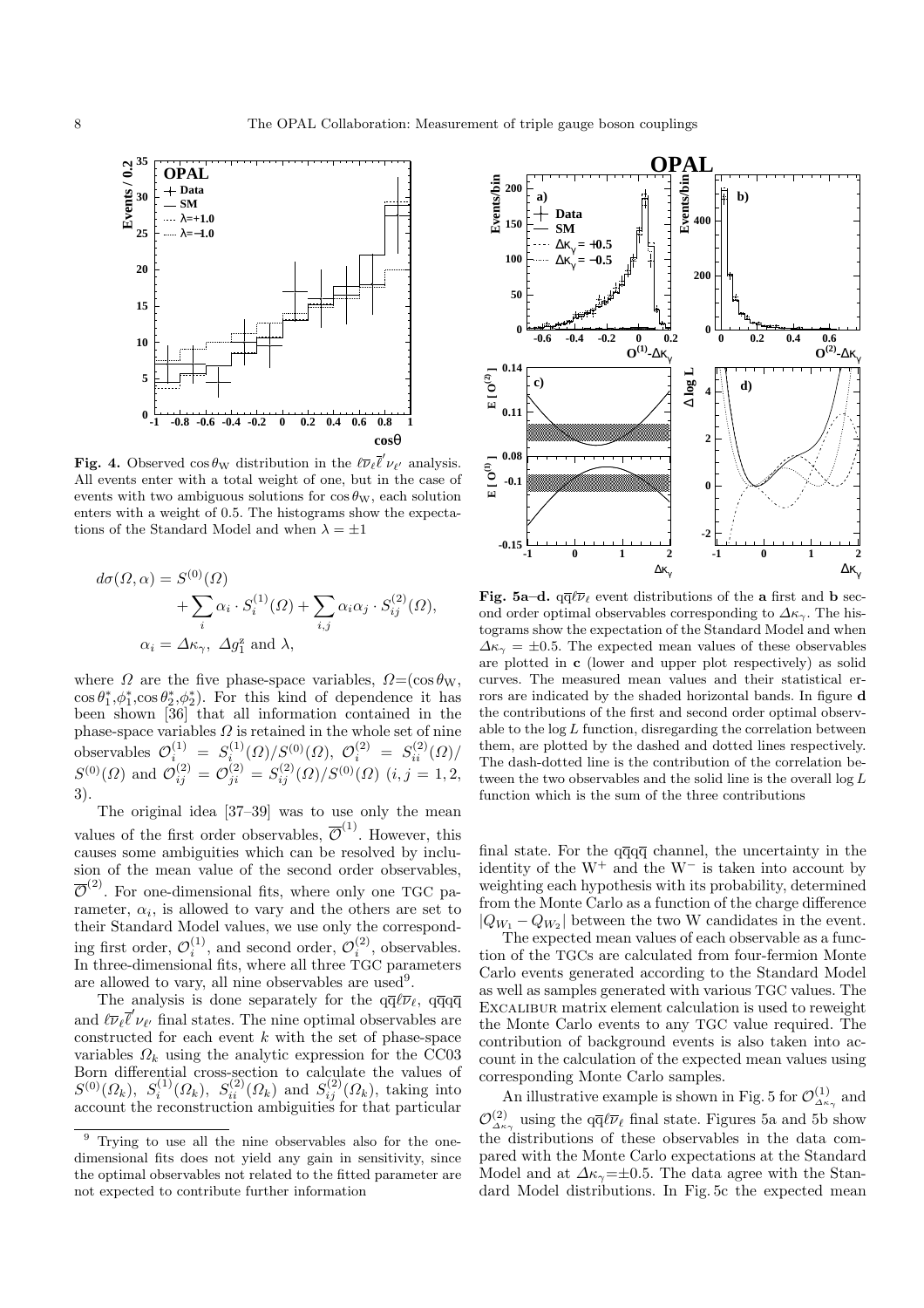values  $E[O_{\Delta \kappa_{\gamma}}^{(1)}]$  and  $E[O_{\Delta \kappa_{\gamma}}^{(2)}]$  as functions of  $\Delta \kappa_{\gamma}$  are shown along with the measured mean values  $\overline{\mathcal{O}}_{\scriptscriptstyle{\Delta\kappa_{\gamma}}}^{(1)}$  and  ${\overline{\mathcal O}} _{_{\Delta\kappa_\gamma}}^{(2)}.$ 

A  $\chi^2$  fit of the measured mean values  $\overline{\mathcal{O}}$  to the corresponding expectations  $E[O](\alpha)$  is performed to extract the couplings from the data. The covariance matrix for the mean values is calculated from the Monte Carlo events. In the calculation of the  $\chi^2$  for the  $q\overline{q}\ell\overline{\nu}_\ell$  channel, the contribution of the  $q\overline{q}\tau\overline{\nu}_{\tau}$  final state is calculated separately, in order to account for the worse resolution of  $q\overline{q}\tau\overline{\nu}_{\tau}$  events compared with  $\mathrm{q}\mathrm{\overline{q}}\mathrm{e}\overline{\nu}_\mathrm{e}$  and  $\mathrm{q}\mathrm{\overline{q}}\mu\overline{\nu}_\mu$  final states. The  $\log L$ curve is obtained by subtracting from the  $\chi^2$  function its minimum value and dividing by two. For illustration, the  $log L$  function corresponding to the one-dimensional fit to obtain  $\Delta \kappa_\gamma$  from the q $\bar{q} \ell \bar{\nu}_{\ell}$  data using  $\mathcal{O}_{\Delta \kappa_\gamma}^{(1)}$  and  $\mathcal{O}_{\Delta \kappa_\gamma}^{(2)}$  is shown in Fig. 5d. This  $log L$  function can be decomposed into three contributions coming from  $\mathcal{O}^{(1)}_{\Delta\kappa\gamma}$ ,  $\mathcal{O}^{(2)}_{\Delta\kappa\gamma}$  and the correlation between them. The first two contributions are defined disregarding the correlation. Each of them has two minima at equal height. Therefore, using only one of the two observables to calculate the  $log L$  function results in an ambiguous two-fold solution, whereas using both observables leaves only one solution. Figure 5d also demonstrates the importance of the correlation between the two observables.

The method is tested with a large number of Monte Carlo subsamples corresponding to the Standard Model and to various TGCs. The size of each subsample corresponds to the collected luminosity. Summing up the  $\log L$ curves from the different subsamples corresponding to the same coupling gives results which are consistent with the coupling value used in the Monte Carlo generation. Also the distribution of the fit results is centred around the expected value, but there are some non Gaussian tails. Therefore, it is important to test the reliability of the error interval which is estimated in the usual way, to be the region where the  $log L$  function has a value of no more than 0.5. This is done by calculating the fraction of subsamples where the correct value is within the error interval. The error estimate is considered to be reliable if the calculated fraction is consistent with  $68\%$ , otherwise the  $\log L$  functions corresponding to the subsamples are scaled down by the necessary factor to obtain 68% of the subsamples within the error interval. The same scale factor is then applied also on the corresponding  $\log L$  function of the data. The values obtained for this scale factor are between 0.95 and 1.

Performing one-dimensional fits to the 189 GeV data, we obtain the results quoted in Table 2. The expected statistical errors, which are the average fit errors of the Monte Carlo subsamples, are also quoted in Table 2, demonstrating the different sensitivities for the various final states and TGC parameters.

As a cross-check to the mean optimal observable method, two other fit methods are applied to the  $q\bar{q}\ell\bar{\nu}_\ell$ events. The first one is the binned maximum likelihood method which has been used to analyse our previous data and is fully described in  $[1, 2]$ . For the present data we use a distribution in all five phase-space variables. This method yields sensitivities comparable with those of our main analysis.

The second cross-check fit for the  $q\bar{q}\ell\bar{\nu}_{\ell}$  results uses an unbinned maximum likelihood. The contribution of each data event to the likelihood is the sum over all Monte Carlo events of their weights, which are Gaussian functions of the distance in phase-space to that data event. In this way, most of the contribution comes from the Monte Carlo events nearest in phase space to the data event. The TGC dependence of the likelihood is obtained by using Monte Carlo events at different TGC values. This analysis has been applied so far only in a three-dimensional phase-space in  $\cos \theta_{\rm W}$ ,  $\cos \theta_{\ell}^*$  and  $\phi_{\ell}^*$ , and the obtained sensitivities are inferior to those of our main method.

For the  $q\overline{q}q\overline{q}$  events our fit method is cross-checked with a binned maximum likelihood fit to the shape of the  $\cos \theta_{\rm W}$  distribution as done in our previous analysis [3]. Since it uses only one phase-space variable, this method yields worse sensitivities than our main analysis.

The results of all these cross-check analyses are compatible with those of our mean value optimal observable method.

# **6 Study of systematics**

The systematic uncertainties assigned to the event shape TGC results are listed in Table 3. Statistical fluctuations of the Monte Carlo samples are small and their contributions to the systematic errors are negligible. Other sources considered are described below.

- a) Our analysis relies on the predictions of the Excalibur Monte Carlo generator. The grc4f and Koralw generators have a different calculation of the matrix elements and a different treatment of ISR. The associated systematic errors are assessed by applying our analysis to event samples generated with these Monte Carlo programs.
- b) The Monte Carlo modelling of the efficiency dependence on the event shape is checked by comparing data and Monte Carlo distributions of kinematic variables which might be affected by the selection cuts, such as the lepton and jet polar angle and energy, as well as the angle between the lepton in  $q\bar{q}\ell\bar{\nu}_\ell$  events and the closest jet. An agreement is found between data and Monte Carlo within the statistical errors which are used to estimate the systematic uncertainty due to this source. For the  $\ell \overline{\nu}_{\ell} \overline{\ell}' \nu_{\ell'}$  final state the event statistics are not sufficient to perform this check. The uncertainty for these two charged lepton events is taken as twice the uncertainty of the  $q\bar{q}\ell\bar{\nu}_{\ell}$  events with one charged lepton. This conservative estimate is based on the assumption that the  $q\overline{q}\ell\overline{\nu}_{\ell}$  uncertainty in the efficiency is entirely related to the lepton identification.
- c) Uncertainties in estimating the background are determined by varying both its shape and normalisation. The shape predicted by PYTHIA of the  $Z^0/\gamma \rightarrow q\overline{q}$  process which is the main background source for the  $q\bar{q}\ell\bar{\nu}_{\ell}$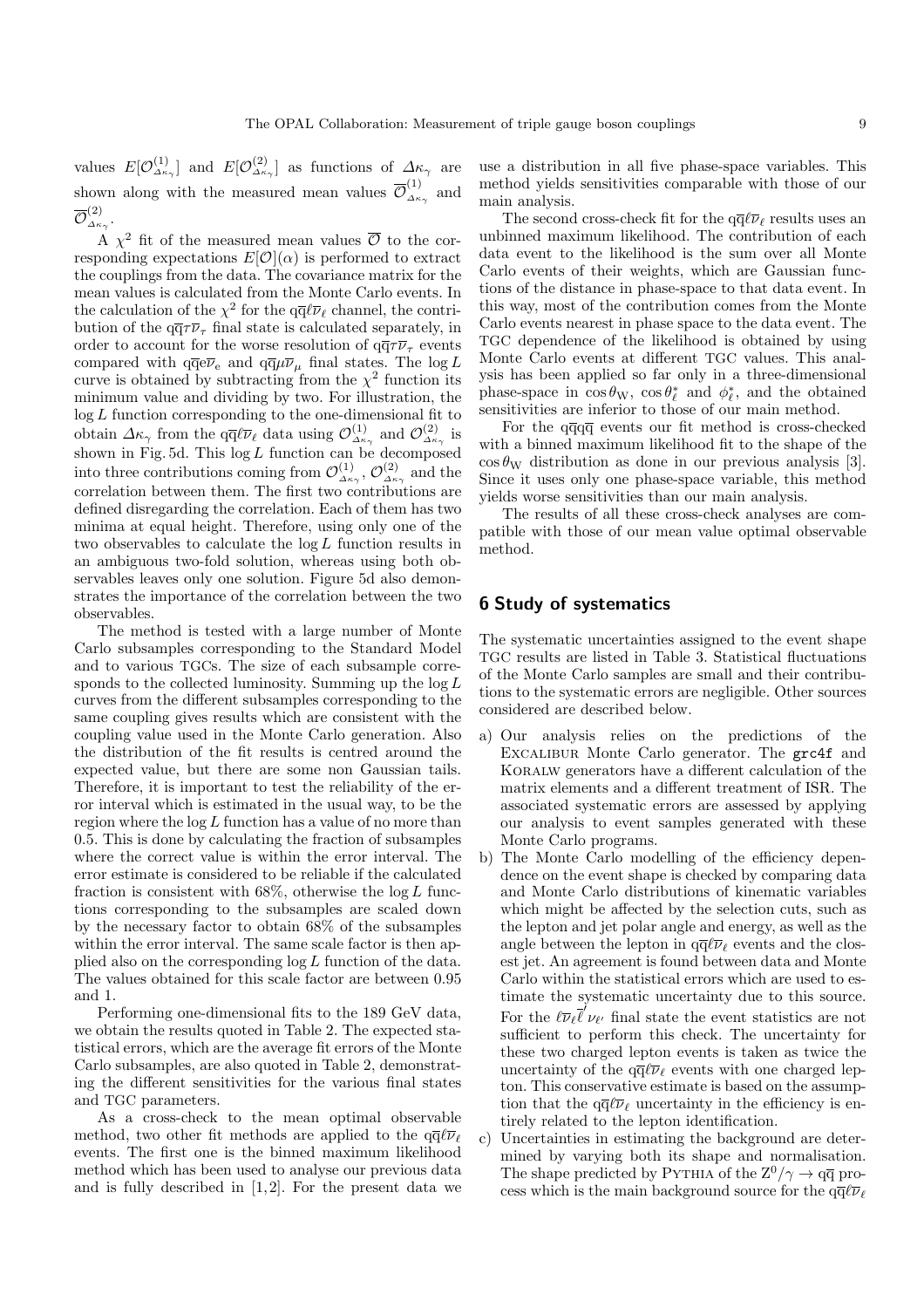**Table 2.** Measured values of the TGC parameters for each final state and the results after combining all final states. For the individual final states we also list the results before including the systematic errors and the expected statistical errors. We also list the results after combining with our previous data and after combining with the event rate information from all centre-of-mass energies. For the overall combined data we list also the corresponding 95% C.L. limits. In the last row we present the results of a 3-dimensional fit to the overall combined data where all three TGC parameters are allowed to varysimultaneously

|                                                        | $\varDelta\kappa_{\gamma}$ | $\Delta q_1^{\rm z}$       | $\lambda$                        |
|--------------------------------------------------------|----------------------------|----------------------------|----------------------------------|
| $q\overline{q}\ell\overline{\nu}_\ell$                 |                            |                            |                                  |
| Without systematics                                    | $-0.12^{+0.28}_{-0.21}$    | $-0.029^{+0.074}_{-0.071}$ | $-0.129^{+0.075}_{-0.073}$       |
| Expected stat. uncertainty                             | $\pm 0.26$                 | $\pm 0.068$                | $\pm 0.073$                      |
| Including systematics                                  | $-0.11^{+0.30}_{-0.22}$    | $-0.034_{-0.073}^{+0.077}$ | $-0.125\substack{+0.079\-0.076}$ |
| Including 161-183 GeV data                             | $-0.10^{+0.26}_{-0.21}$    | $-0.030^{+0.068}_{-0.066}$ | $-0.133^{+0.071}_{-0.068}$       |
| Including event rate                                   | $-0.07^{+0.25}_{-0.19}$    | $-0.028^{+0.067}_{-0.065}$ | $-0.125^{+0.068}_{-0.065}$       |
| $q\overline{q}q\overline{q}$                           |                            |                            |                                  |
| Without systematics                                    | $0.36_{-0.46}^{+0.68}$     | $0.08^{+0.16}_{-0.14}$     | $0.05_{-0.16}^{+0.21}$           |
| Expected stat. uncertainty                             | $\pm 0.57$                 | $\pm 0.15$                 | $\pm 0.19$                       |
| Including systematics                                  | $0.31_{-0.51}^{+0.73}$     | $0.05_{-0.15}^{+0.18}$     | $0.06_{-0.20}^{+0.30}$           |
| Including 172-183 GeV data                             | $0.43_{-0.43}^{+0.51}$     | $0.12^{+0.17}_{-0.14}$     | $0.17^{+0.31}_{-0.20}$           |
| Including event rate                                   | $0.85^{+0.43}_{-1.06}$     | $0.16_{-0.18}^{+0.17}$     | $0.30_{-0.30}^{+0.19}$           |
| $\ell\overline{\nu}_{\ell}\overline{\ell}'\nu_{\ell'}$ |                            |                            |                                  |
| Without systematics                                    | $-0.10^{+1.32}_{-0.37}$    | $-0.04^{+0.25}_{-0.35}$    | $-0.19 \pm 0.15$                 |
| Expected stat. uncertainty                             | $\pm 0.50$                 | $\pm 0.27$                 | $\pm 0.17$                       |
| Including systematics                                  | $-0.10^{+1.33}_{-0.37}$    | $-0.04^{+0.25}_{-0.35}$    | $-0.19 \pm 0.15$                 |
| Including 183 GeV data                                 | $-0.17^{+0.53}_{-0.33}$    | $-0.17^{+0.28}_{-0.39}$    | $-0.20 \pm 0.14$                 |
| Including event rate                                   | $-0.08^{+0.50}_{-0.31}$    | $-0.09^{+0.21}_{-0.20}$    | $-0.17^{+0.13}_{-0.12}$          |
| All final states                                       |                            |                            |                                  |
| Including systematics                                  | $-0.03^{+0.26}_{-0.19}$    | $-0.018^{+0.067}_{-0.064}$ | $-0.118^{+0.066}_{-0.064}$       |
| Including previous data                                | $-0.00_{-0.18}^{+0.23}$    | $-0.008_{-0.058}^{+0.059}$ | $-0.113^{+0.059}_{-0.057}$       |
| Overall combined results                               |                            |                            |                                  |
| (including event rate)                                 | $-0.03^{+0.20}_{-0.16}$    | $-0.009^{+0.060}_{-0.057}$ | $-0.110^{+0.058}_{-0.055}$       |
| 95% C.L. limits                                        | $[-0.32, 0.45]$            | $[-0.12, 0.11]$            | $[-0.22, 0.01]$                  |
| $3-D$ fit results                                      | $0.02^{+0.20}_{-0.15}$     | $0.120^{+0.077}_{-0.083}$  | $-0.190^{+0.087}_{-0.082}$       |

and  $q\bar{q}q\bar{q}$  final states is replaced by that predicted by Herwig. The normalisation is varied within the background uncertainty as determined in the cross-section analysis [26]. The contributions from two-photon processes are much smaller and a conservative estimate of their uncertainties is obtained by removing them from the analysis.

d) The uncertainty due to jet and lepton reconstruction is investigated by considering the effects of smearing and shifting jet parameters in Monte Carlo events. The resolutions in jet energy,  $\cos \theta$  and  $\phi$  are varied by 10%, 5% and 3% respectively. Jet and lepton energies are shifted by 0.5% and jet  $\cos \theta$  values are shifted by 0.0003. The sizes of these variations have been obtained from extensive studies of back-to-back jets in  $Z^0$  events collected during calibration runs. The same reconstruction uncertainties are also assumed for the  $\tau$  jets in  $q\bar{q}\tau\bar{\nu}_{\tau}$  events. The momentum resolution of electrons and muons and their charge misassignment probability are modified by varying the resolution in  $q/p<sub>T</sub>$  by 10%. Here q and  $p_T$  are the lepton charge and transverse momentum with respect to the beam.

- e) The uncertainty in the beam energy of 20 MeV and the effect of our Monte Carlo samples being produced at a centre-of-mass energy 360 MeV higher than the data are investigated by applying our analysis to Monte Carlo samples generated at different centre-of-mass energies then those used for reference samples. The effect of the W-mass uncertainty is assessed in a similar way using Monte Carlo samples generated with different Wmasses.
- f) Possible dependences on fragmentation models are studied by comparing the results of the analysis when applied to a Monte Carlo sample generated with grc4f using either JETSET or HERWIG for the fragmentation phase. The main effect is on the  $q\overline{q}q\overline{q}$  final state, where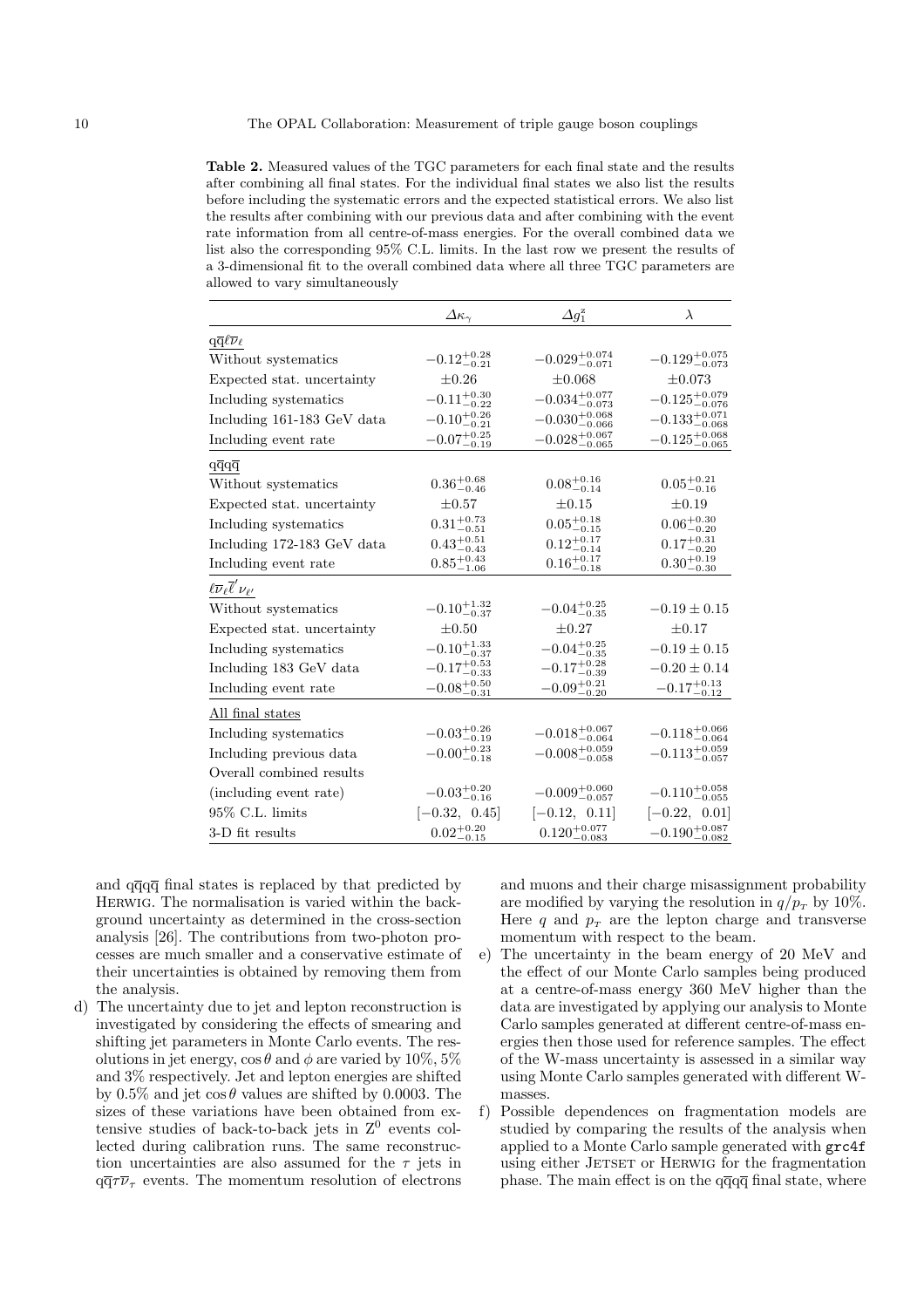Herwig predicts a higher probability of correct jet pairing and correct W charge assignment than JETSET. This effect is partially due to the average charged multiplicity for u,d,s,c quarks being lower in our tuned version of HERWIG than in JETSET. Since the data are in agreement with JETSET, we weight the HERWIG Monte Carlo events so as to reproduce the same mean charged multiplicity as JETSET. The effect of this weighting is a reduction of the systematic error by about 25-30% for all couplings.

- g) Bose-Einstein correlations (BEC) in  $q\bar{q}q\bar{q}$  events might affect the measured W charge distribution. We investigate this effect with a Monte Carlo program simulating BEC via re-shuffling of final state momenta [40].
- h) The jet reconstruction and the measured W charge distribution might also be affected by colour reconnection. This effect is investigated with several Monte Carlo samples generated according to the ARIADNE [41] and Sjöstrand-Khoze [42] models. The largest effect is observed in the ARIADNE 2 and ARIADNE 3 models. However, these models have been disfavoured by studies of three jet events in LEP  $Z^0$  data [43]. For this reason the current ARIADNE implementation of colour reconnection is not used to assign a systematic uncertainty. Of the remaining models considered, the Sjöstrand-Khoze model I produces the largest bias.

The dominant contributions to the systematic errors in different final states come from different sources, and therefore we neglect any possible correlations between the systematic errors from different final states.

The systematic uncertainties from all sources are combined in quadrature. The values in Table 3 are not directly used in the analysis. Instead we use the systematic uncertainties in the expected mean optimal observables. Correlations between the systematic errors of different observables are also taken into account and the full systematic covariance matrix is added to the statistical covariance matrix. The combined covariance matrix is used in the  $\chi^2$ fits to obtain the TGCs. In this way, the TGC errors obtained from the fit are already the combined (statistical and systematic) errors. The results of these fits are listed in Table 2.

# **7 Combined TGC results**

The  $\log L$  functions obtained from the TGC event shape analyses including the systematic errors are combined with the curves obtained from our previous analysis at lower centre-of-mass energies [1–3]. The systematic errors from the results of the different centre-of-mass energies are assumed to be uncorrelated. This assumption does not affect the final results, since the small contribution of the systematic uncertainties to the total errors of the previous data (see Tables 8, 10 and 12 in [3]) becomes completely negligible after combining with the present results.

Table 2 lists the event shape results for each final state after combining with the previous data. The corresponding  $\log L$  functions are added to those obtained from the



**Fig. 6.** Negative log-likelihood curves obtained from the different final states:  $q\overline{q}\ell\overline{\nu}_{\ell}$  (dashed lines),  $q\overline{q}q\overline{q}$  (dotted lines) and  $\ell\overline{\nu}_{\ell}$  (dash-dotted lines). Each curve is obtained by combining the results from the event shapes and the event rates and setting the other two TGC parameters to their Standard Model values. Systematic errors are included. The solid line is obtained bycombining the three final states

event rate. The correlation between the systematic errors of the event rate and event shape, mainly due to the uncertainty in the background level, is neglected, as it affects the results by less than 1% of their statistical errors. The resulting  $log L$  curves are shown in Fig. 6 and the corresponding TGC results are listed in Table 2.

Finally the results of the three final states are combined. This is done by first combining separately the three  $log L$  functions from the event shapes and those from the event rate. In the next step the event shape and event rate  $\log L$  functions are combined into the overall result. In combining the event shape information from the three channels, the correlations between the systematic errors are neglected as already explained in Sect. 6. On the other hand, the correlations in the event rate data are not neglected, as already mentioned in Sect. 3. The log L curves obtained after combining the three final states are shown in Fig. 7, separately for the event rate and event shape information and their sum. In Table 2 we list the TGC results obtained from the combination over the three final states of the event shape data and those after including the event rate information. The overall combined results are shown also in terms of 95% C.L. intervals.

To study correlations between the three TGC parameters we also extract a  $\log L$  as a function of all three variables,  $\Delta \kappa_{\gamma}$ ,  $\Delta g_1^z$  and  $\lambda$ . Figure 8 shows the 95% C.L. contour plots obtained from two-dimensional fits, where the third parameter is fixed at its Standard Model value. We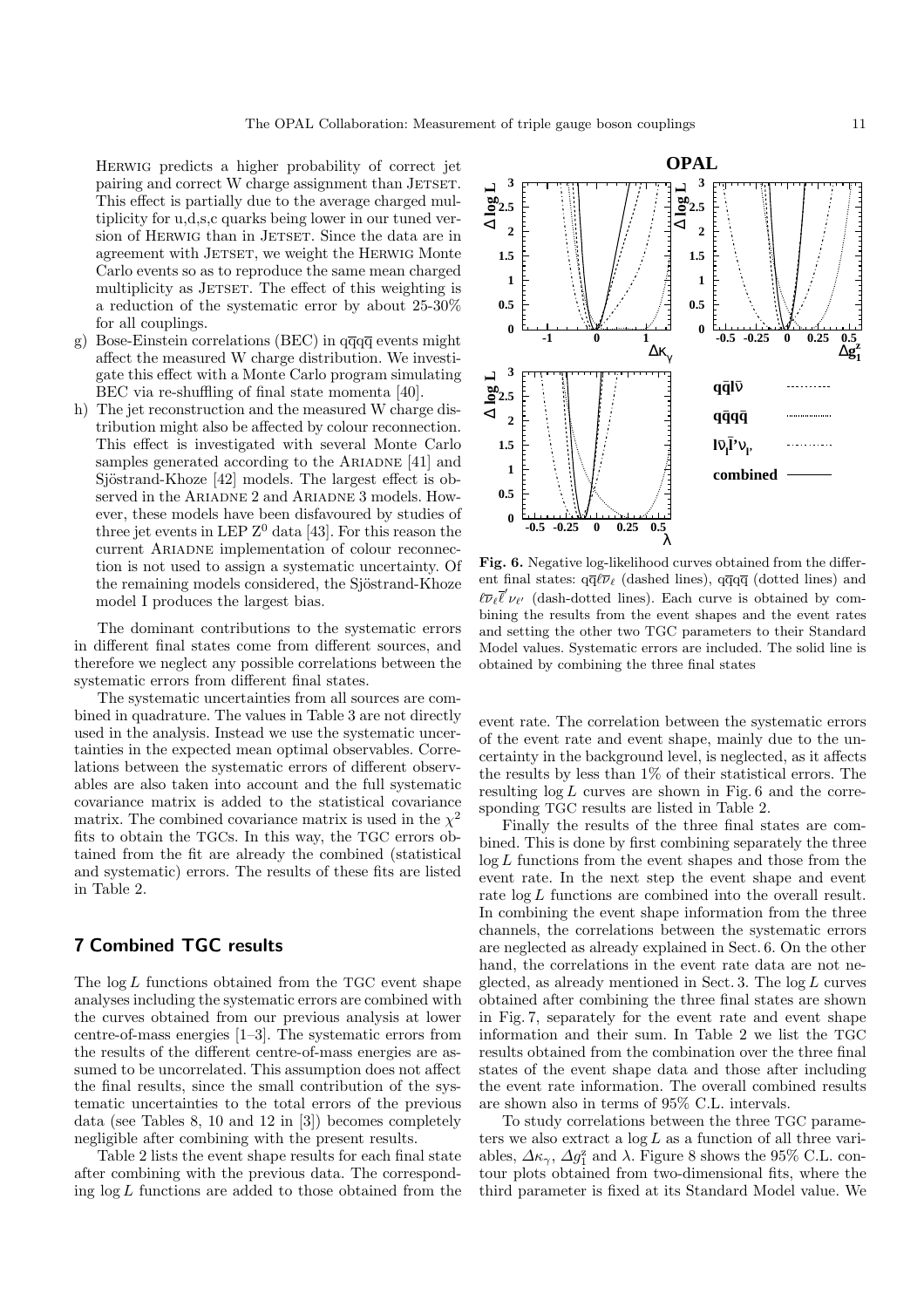|                | Source                               | $q\overline{q}\ell\overline{\nu}_{\ell}$ |                      | $q\overline{q}q\overline{q}$ |                            |                      | $\ell\overline{\nu}_{\ell}\overline{\ell}'\nu_{\ell'}$ |                         |                              |           |
|----------------|--------------------------------------|------------------------------------------|----------------------|------------------------------|----------------------------|----------------------|--------------------------------------------------------|-------------------------|------------------------------|-----------|
|                |                                      | $\Delta\kappa_{\gamma}$                  | $\Delta g_1^{\rm z}$ | $\lambda$                    | $\varDelta\kappa_{\gamma}$ | $\Delta g_1^{\rm z}$ | $\lambda$                                              | $\Delta\kappa_{\gamma}$ | $\varDelta g_1^{\mathrm{z}}$ | $\lambda$ |
| a)             | MC generator                         | 0.008                                    | 0.012                | 0.005                        | 0.05                       | 0.01                 | 0.01                                                   | 0.13                    | 0.03                         | 0.02      |
| $\mathbf{b}$   | Efficiency                           | 0.038                                    | 0.010                | 0.012                        | 0.03                       | 0.01                 | 0.02                                                   | 0.06                    | 0.02                         | 0.02      |
| $\rm _{c}$ )   | Background                           | 0.030                                    | 0.002                | 0.007                        | 0.04                       | 0.02                 | 0.03                                                   | 0.02                    | 0.02                         | 0.02      |
| $\mathrm{d}$ ) | Reconstruction                       | 0.040                                    | 0.005                | 0.014                        | 0.01                       | 0.01                 | Ξ.                                                     | 0.01                    |                              |           |
| $\epsilon$ )   | $E_{\text{beam}}$ and $M_{\text{W}}$ | 0.021                                    | 0.006                | 0.014                        | 0.05                       | 0.01                 | 0.03                                                   | 0.01                    | 0.01                         | 0.01      |
| f)             | Fragmentation                        | 0.020                                    | 0.001                | 0.007                        | 0.17                       | 0.06                 | 0.08                                                   |                         |                              |           |
| g)             | BEC                                  |                                          |                      | -                            | 0.04                       | 0.02                 | 0.03                                                   |                         |                              |           |
| $\mathbf{h}$   | Colour reconnection                  |                                          |                      | -                            | 0.01                       | 0.01                 | 0.03                                                   |                         |                              |           |
|                | Combined                             | 0.070                                    | 0.018                | 0.026                        | 0.20                       | 0.07                 | 0.10                                                   | 0.14                    | 0.05                         | 0.04      |

**Table 3.** Contributions to the systematic uncertainties in the determination of the TGC parameters from the 189 GeV event shape data for different final states



**Fig. 7.** Negative log-likelihood curves obtained using different sources of information on the TGCs. The curves for each TGC parameter are obtained setting the other two parameters to their Standard Model values. The dashed lines are obtained from the event shapes and the dotted lines from the event rates. The systematic errors are included. The solid lines are obtained bycombining both sources of information

also perform a three-dimensional fit, where all three couplings are allowed to vary simultaneously. These fit results are listed in the last row of Table 2 and the corresponding two-dimensional projections are plotted as dashed contour lines in Fig. 8. As can be seen, the allowed range for each parameter is extended when the constraints on the other two parameters are removed. The different minima locations for the two- and three-dimensional fits in some of these plots, as well as their non-elliptic shape, emerge from the presence of local minima in the three-dimensional  $log L$  function [13].



**Fig. 8.** The two-dimensional correlation contours corresponding to  $\Delta$ log  $L = 2.995$  for different pairs of TGC parameters, as obtained in two and three parameter fits. The value 2.995 is chosen because in two dimensions it corresponds to a 95% C.L. interval. For the two parameter fit (solid curve), the third parameter is fixed at zero. In the case of the three parameter fit, the third parameter is not restricted and the dashed curve is a projection onto the two-dimensional plane of the envelope of the three dimensional  $\Delta$ log  $L = 2.995$  surface. The solid (open) points indicate the best two (three) parameter fit values and the stars indicate the Standard Model expectations. These results are obtained from all event rate data as well as event shapes of all  $q\overline{q}\ell\overline{\nu}_{\ell}$  data, 183–189 GeV  $q\overline{q}q\overline{q}$  data and 189 GeV  $\ell \overline{\nu}_{\ell} \overline{\ell}' \nu_{\ell'}$  data

# **8 Summary**

Using a sample of 3068 W<sup>+</sup>W<sup>-</sup> candidates collected at LEP at a centre-of-mass energy of 189 GeV, we measure the TGC parameters. For this measurement we use the event rates and event shapes of W pairs decaying into all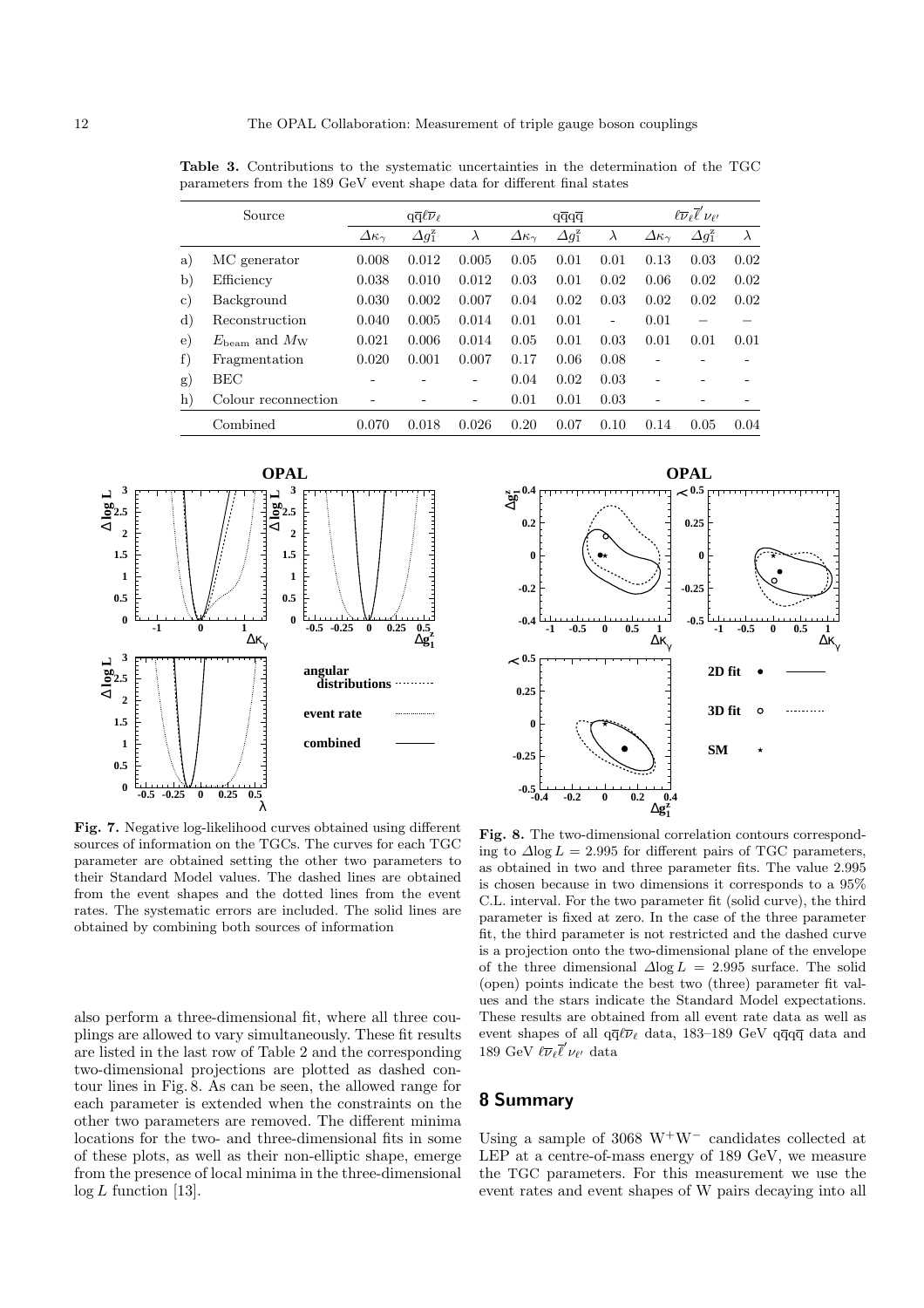final states. After combining our results with those obtained from the 161-183 GeV data we obtain:

$$
\kappa_{\gamma} = 0.97^{+0.20}_{-0.16},
$$
  
\n
$$
g_1^z = 0.991^{+0.060}_{-0.057},
$$
  
\n
$$
\lambda = -0.110^{+0.058}_{-0.055},
$$

where each parameter is determined when the other two parameters are set to their Standard Model values. These results supersede those from our previous publications [1– 3]. They are all consistent with the Standard Model.

Acknowledgements. We particularly wish to thank the SL Division for the efficient operation of the LEP accelerator at all energies and for their continuing close cooperation with our experimental group. We thank our colleagues from CEA, DAP-NIA/SPP, CE-Saclay for their efforts over the years on the time-of-flight and trigger systems which we continue to use. In addition to the support staff at our own institutions we are pleased to acknowledge the Department of Energy, USA, National Science Foundation, USA, Particle Physics and Astronomy Research Council, UK, Natural Sciences and Engineering Research Council, Canada, Israel Science Foundation, administered by the Israel Academy of Science and Humanities, Minerva Gesellschaft, Benoziyo Center for High Energy Physics, Japanese Ministry of Education, Science and Culture (the Monbusho) and a grant under the Monbusho International Science Research Program, Japanese Society for the Promotion of Science (JSPS), German Israeli Bi-national Science Foundation (GIF), Bundesministerium für Bildung und Forschung, Germany, National Research Council of Canada, Research Corporation, USA, Hungarian Foundation for Scientific Research, OTKA T-029328, T023793 and OTKA F-023259.

### **References**

- 1. OPAL Collaboration, K. Ackerstaff et al., Phys. Lett. **B397** (1997) 147
- 2. OPAL Collaboration, K. Ackerstaff et al., Eur. Phys. J. **C2** (1998) 597
- 3. OPAL Collaboration, G. Abbiendi et al., Eur. Phys. J. **C8** (1999) 191
- 4. DELPHI Collaboration, P. Abreu et al., Phys. Lett **B397** (1997) 158; L3 Collaboration, M. Acciarri et al., Phys. Lett. **B398** (1997) 223; L3 Collaboration, M. Acciarri et al., Phys. Lett. **B413** (1997) 176; DELPHI Collaboration, P. Abreu et al., Phys. Lett. **B423** (1998) 194; ALEPH Collaboration, R. Barate et al., Phys. Lett. **B422** (1998) 369; DELPHI Collaboration, P. Abreu et al., Phys. Lett. **B459** (1999) 382; L3 Collaboration, M. Acciarri et al., Phys. Lett. **B467** (1999) 171
- 5. L3 Collaboration, M. Acciarri et al., Phys. Lett. **B403** (1997) 168; L3 Collaboration, M. Acciarri et al., Phys. Lett. **B436** (1998) 417; ALEPH Collaboration, R. Barate et al., Phys. Lett. **B445** (1998) 239; ALEPH Collaboration, R. Barate et al., Phys. Lett. **B462** (1999) 389; L3 Collaboration, M. Acciarri et al., Phys. Lett. **B487** (2000) 229
- 6. CDF Collaboration, F. Abe et al., Phys. Rev. Lett. **78** (1997) 4536; D0 Collaboration, B. Abbott et al., Phys. Rev. **D60** (1999) 072002
- 7. Physics at LEP2, edited by G. Altarelli, T. Sjöstrand, F. Zwirner, CERN 96-01 Vol. 1, 525
- 8. K. Hagiwara, R.D. Peccei, D. Zeppenfeld, K. Hikasa, Nucl. Phys. **B282** (1987) 253
- 9. M. Bilenky, J.L. Kneur, F.M. Renard, D. Schildknecht, Nucl. Phys. **B409** (1993) 22; Nucl. Phys. **B419** (1994) 240
- 10. K. Gaemers, G. Gounaris, Z. Phys. **C1** (1979) 259
- 11. A. De Rujula, M.B. Gavela, P. Hernandez, E. Masso, Nucl. Phys. **B384** (1992) 3
- 12. K. Hagiwara, S. Ishihara, R. Szalapski, D. Zeppenfeld, Phys. Lett. **B283** (1992) 353; Phys. Rev. **D48** (1993) 2182
- 13. R.L. Sekulin, Phys. Lett. **B338** (1994) 369
- 14. OPAL Collaboration, K. Ahmet et al., Nucl. Instr. Meth. **A305** (1991) 275; M. Arignon et al., Nucl. Instr. Meth. **A313** (1992) 103; D.G Charlton, F. Meijers, T.J. Smith, P.S. Wells, Nucl. Instr. Meth. **A325** (1993) 129; M. Baines et al., Nucl. Instr. Meth. **A325** (1993) 271; M. Arignon et al., Nucl. Instr. Meth. **A333** (1993) 320; B.E. Anderson et al., IEEE Transactions on Nuclear Science, **41** (1994) 845; S. Anderson et al., Nucl. Instr. Meth. **A403** (1998) 326; G. Aguillion et al., Nucl. Instr. Meth. **A417** (1998) 266
- 15. LEP Energy Working Group, private communication; LEP Energy Working Group, A. Blondel et al., Eur. Phys. J. **C11** (1999) 573
- 16. J. Allison et al., Nucl. Instr. Meth. **A317** (1992) 47
- 17. F.A. Berends, R.Pittau, R. Kleiss, Comp. Phys. Comm. **85** (1995) 437; F.A. Berends, A.I. van Sighem, Nucl. Phys. **B454** (1995) 467
- 18. J. Fujimoto et al., Comp. Phys. Comm. **100** (1997) 128
- 19. M. Skrzypek et al., Comp. Phys. Comm. **94** (1996) 216; M. Skrzypek et al., Phys. Lett. **B372** (1996) 289; S. Jadach et al., Comp. Phys. Comm. **119** (1999) 272
- 20. T. Sjöstrand, Comp. Phys. Comm. **82** (1994) 74
- 21. G. Marchesini et al., Comp. Phys. Comm. **67** (1992) 465
- 22. S. Jadach et al., Comp. Phys. Comm. **79** (1994) 503
- 23. S. Jadach, W. Placzek, B.F.L. Ward, Phys. Lett. **B390** (1997) 298
- 24. R. Engel, Z. Phys. **C66** (1995) 203; R. Engel, J. Ranft, Phys. Rev. **D54** (1996) 4244
- 25. J.A.M. Vermaseren, Nucl. Phys. **B229** (1983) 347
- 26. OPAL Collaboration, G. Abbiendi et al., Phys. Lett. **B493** (2000) 249
- 27. D0 Collaboration, B. Abbott et al., Phys. Rev. Lett. **84** (2000) 222; CDF Collaboration, F. Abe et al., Phys. Rev. Lett. **75** (1995) 11
- 28. A. Denner et al., Phys. Lett. **B475** (2000) 127; A. Denner et al., Nucl. Phys. **B587** (2000) 67
- 29. S. Jadach et al., Phys. Rev. **D61** (2000) 113010; S. Jadach et al., "Precision predictions for (un)stable W<sup>+</sup>W<sup>−</sup> pair production at and beyond LEP2 energies", http://arXiv.org/abs/hep-ph/0007012, UTHEP-00-0101, Jan. 2000, submitted to Phys. Lett. B
- 30. M. Grünewald et al., "Four-fermion production in electron-positron collisions", The LEP-2 Monte Carlo Workshop 1999/2000, http://arXiv.org/abs/hep-ph/0005309
- 31. D. Bardin et al., Nucl. Phys. B, Proc. Suppl. **37B** (1994) 148; D. Bardin et al., Comp. Phys. Comm. **104** (1997)
- 161 32. N. Brown, W.J. Stirling, Phys. Lett. **B252** (1990) 657; S. Catani et al., Phys. Lett. **B269** (1991) 432; S. Bethke,